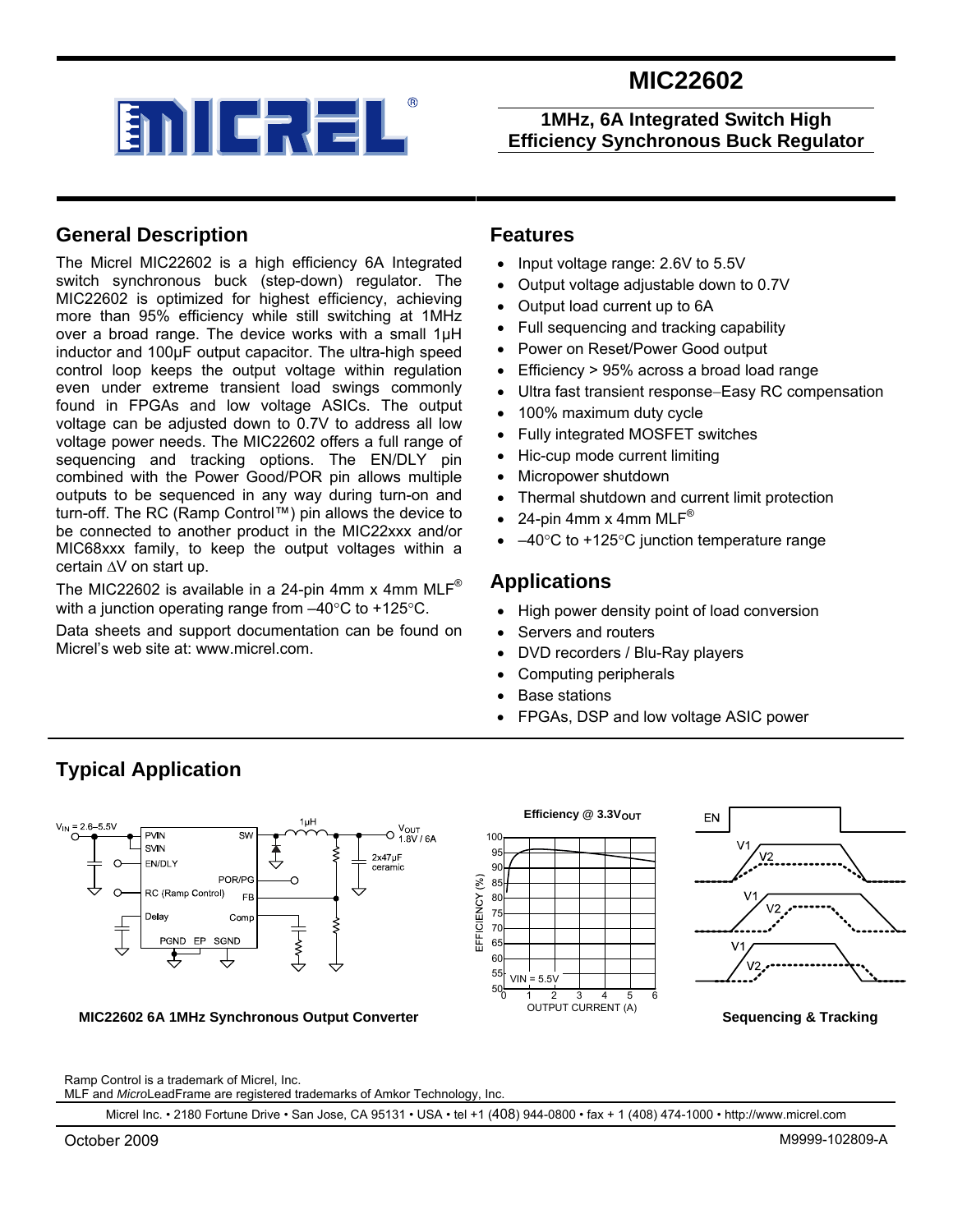### **Ordering Information**

| <b>Part Number</b> | <b>Voltage</b> | Junction Temp. Range               | Packaqe                       | <b>Lead Finish</b> |
|--------------------|----------------|------------------------------------|-------------------------------|--------------------|
| MIC22602YML        | Adi.           | $-40^{\circ}$ to +125 $^{\circ}$ C | 24-Pin 4x4 MLF $^{\circledR}$ | Pb-Free            |

 **Note:** MLF® is a GREEN RoHS compliant package. Lead finish is NiPdAu. Mold compound is Halogen Free.

## **Pin Configuration**



**24-Pin 4mm x 4mm MLF® (ML)** 

## **Pin Description**

| <b>Pin Number</b>               | <b>Pin Name</b> | <b>Description</b>                                                                                                                                                                                                                                                                                                                                                                                             |
|---------------------------------|-----------------|----------------------------------------------------------------------------------------------------------------------------------------------------------------------------------------------------------------------------------------------------------------------------------------------------------------------------------------------------------------------------------------------------------------|
| 1, 6, 13, 18                    | <b>PVIN</b>     | Power Supply Voltage (Input): Requires bypass capacitor to GND.                                                                                                                                                                                                                                                                                                                                                |
| 17                              | <b>SVIN</b>     | Signal Power Supply Voltage (Input): Requires bypass capacitor to GND.                                                                                                                                                                                                                                                                                                                                         |
| 2                               | EN/DLY          | EN/DLY (Input): When this pin is pulled higher than the enable threshold, the part<br>will start up. Below this voltage the device is in its low quiescent current mode.<br>The pin has a 1µA current source charging it to VIN. By adding a capacitor to this<br>pin a delay may easily be generated. The enable function will not operate with an<br>input voltage lower than the minimum voltage specified. |
| 4                               | <b>RC</b>       | Ramp Control: Capacitor to ground from this pin determines slew rate of output<br>voltage during start-up. This can be used for tracking capability as well as soft<br>start. The RC pin cannot be left floating. Use a minimum capacitor value of 470pF<br>or larger.                                                                                                                                         |
| 14                              | <b>FB</b>       | Feedback: Input to the error amplifier, connect to the external resistor divider<br>network to set the output voltage.                                                                                                                                                                                                                                                                                         |
| 15                              | <b>COMP</b>     | Compensation pin (Input): Place a RC network to GND to compensate the device,<br>see applications section.                                                                                                                                                                                                                                                                                                     |
| 5                               | POR/PG          | Power On Reset (Output): Open-drain output device indicates when the output is<br>out of regulation and is active after the delay set by the DELAY pin.                                                                                                                                                                                                                                                        |
| 7, 12, 19, 24                   | <b>PGND</b>     | Power Ground: Ground                                                                                                                                                                                                                                                                                                                                                                                           |
| 16                              | <b>SGND</b>     | Signal Ground: Ground                                                                                                                                                                                                                                                                                                                                                                                          |
| 3                               | <b>DELAY</b>    | DELAY (Input): Capacitor to ground sets internal delay timer. Timer delays power-<br>on reset (POR) output at turn-on and ramp down at turn-off.                                                                                                                                                                                                                                                               |
| 8, 9, 10, 11,<br>20, 21, 22, 23 | <b>SW</b>       | Switch (Output): Internal power MOSFET output switches.                                                                                                                                                                                                                                                                                                                                                        |
| EP                              | <b>GND</b>      | Exposed Pad (Power): Must make a full connection to a GND plane for full output<br>power to be realized.                                                                                                                                                                                                                                                                                                       |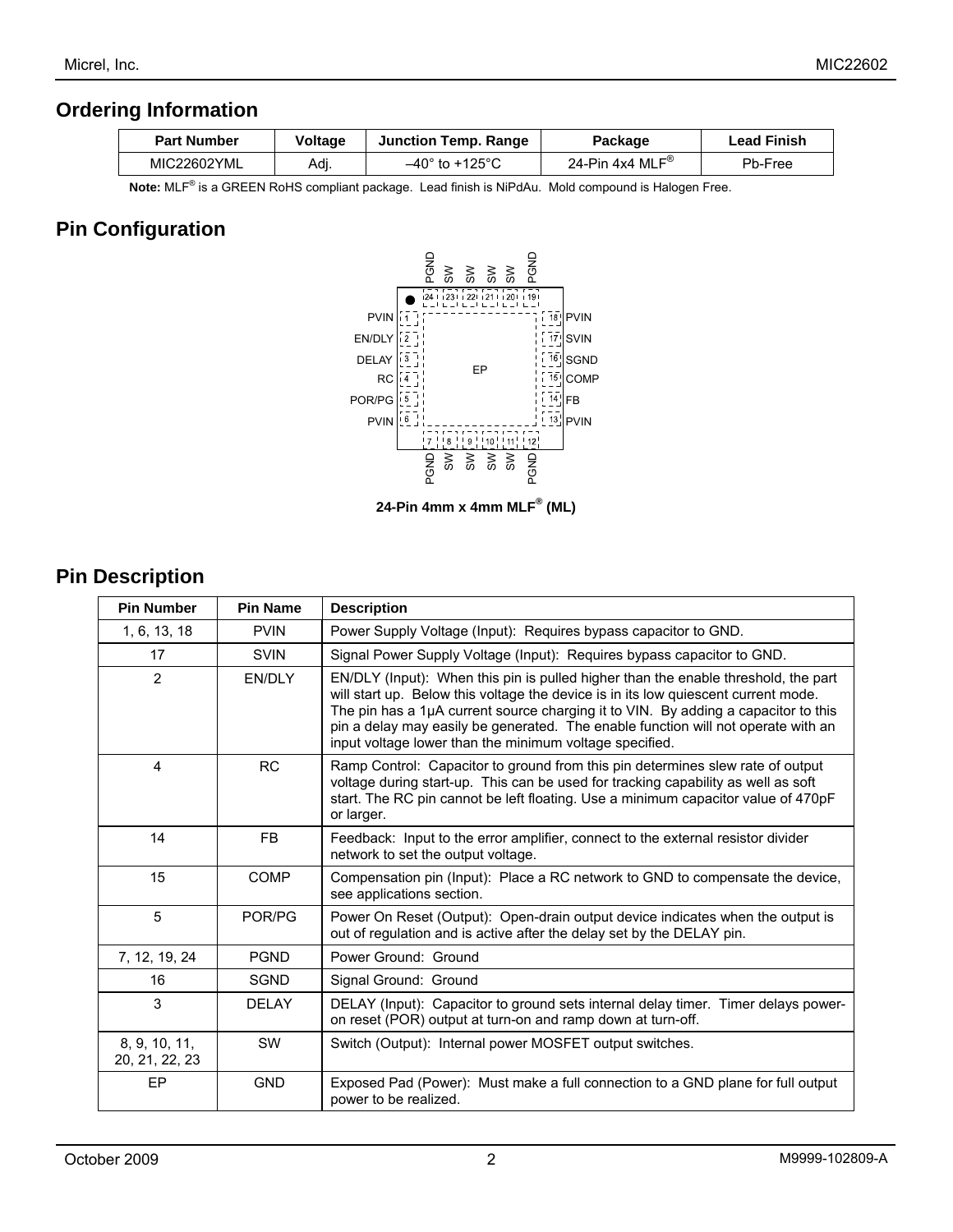# **Absolute Maximum Ratings(1)**

| Output Switch Current (I <sub>SW</sub> ) Internally Limited |
|-------------------------------------------------------------|
| Logic Input Voltage (EN, POR, DLY)-0.3V to $V_{IN}$         |
|                                                             |
|                                                             |
|                                                             |
| Lead Temperature (Soldering 10sec)  260°C                   |
|                                                             |

# **Operating Ratings(2)**

| <b>Thermal Resistance</b> |  |
|---------------------------|--|
|                           |  |
|                           |  |

# **Electrical Characteristics(4)**

| <b>Parameter</b>                          | <b>Condition</b>                                                      | <b>Min</b> | <b>Typ</b>     | <b>Max</b>     | <b>Units</b>    |
|-------------------------------------------|-----------------------------------------------------------------------|------------|----------------|----------------|-----------------|
| Supply Voltage Range                      |                                                                       | 2.6        |                | 5.5            | $\vee$          |
| V <sub>IN</sub> Turn-ON Voltage Threshold | $V_{IN}$ Rising                                                       | 2.4        | 2.5            | 2.6            | $\vee$          |
| <b>UVLO Hysteresis</b>                    |                                                                       |            | 280            |                | mV              |
| Quiescent Current, PWM Mode               | $V_{EN} \ge 1.34V$ ; $V_{FB} = 0.9V$ (not switching)                  |            | 850            | 1300           | μA              |
| Shutdown Current                          | $V_{FN} = 0V$                                                         |            | 5              | 10             | μA              |
| Feedback Voltage                          | $\pm$ 2% (over temperature)                                           | 0.686      | 0.7            | 0.714          | $\vee$          |
| FB Pin Input Current                      |                                                                       |            | 1              |                | nA              |
| <b>Current Limit</b>                      | $V_{FB} = 0.5$                                                        | 6          | 10             | 14             | A               |
| Output Voltage Line Regulation            | $V_{OUT}$ 1.8V, $V_{IN}$ = 2.6 to 5.5V, $I_{LOAD}$ = 100mA            |            | 0.2            |                | $\frac{0}{0}$   |
| Output Voltage Load Regulation            | 100mA < $I_{LOAD}$ < 6A, $V_{IN}$ = 3.3V                              |            | 0.2            |                | $\frac{0}{0}$   |
| Maximum Duty Cycle                        | $V_{FB} \leq 0.5V$                                                    | 100        |                |                | $\frac{0}{0}$   |
| Switch ON-Resistance PFET                 | $I_{SW}$ = 1000mA; $V_{FB}$ =0.5V                                     |            | 0.03           |                | Ω               |
| Switch ON-Resistance NFET                 | $I_{SW}$ = 1000mA; $V_{FB}$ =0.9V                                     |            | 0.025          |                | Ω               |
| <b>Oscillator Frequency</b>               |                                                                       | 0.8        | 1              | 1.2            | <b>MHz</b>      |
| <b>EN Threshold Voltage</b>               |                                                                       | 1.14       | 1.24           | 1.34           | $\vee$          |
| <b>EN Source Current</b>                  | $V_{IN}$ = 2.6 to $V_{IN}$ = 5.5V                                     | 0.7        | 1              | 1.3            | μA              |
| RC Pin I <sub>RAMP</sub>                  | Ramp Control Current                                                  | 0.7        | 1              | 1.3            | μA              |
| Power On Reset I <sub>PG(LEAK)</sub>      | $V_{PORH}$ = 5.5V; POR = High                                         |            |                | $\overline{2}$ | μA<br>μA        |
| Power On Reset V <sub>PG(LO)</sub>        | Output Logic-Low Voltage (undervoltage condition),<br>$I_{POR} = 5mA$ |            | 130            |                | mV              |
| Power On Reset V <sub>PG</sub>            | Threshold, % of $V_{\text{OUT}}$ below nominal                        | 7.5        | 10             | 12.5           | $\frac{0}{0}$   |
|                                           | <b>Hysteresis</b>                                                     |            | $\overline{2}$ |                | $\%$            |
| Over-Temperature Shutdown                 |                                                                       |            | 160            |                | $\rm ^{\circ}C$ |
| Over-Temperature Shutdown<br>Hysteresis   |                                                                       |            | 20             |                | $^{\circ}C$     |

#### **Notes:**

1. Exceeding the absolute maximum rating may damage the device.

2. The device is not guaranteed to function outside its operating rating.

3. Devices are ESD sensitive. Handling precautions recommended.

4. Specification for packaged product only.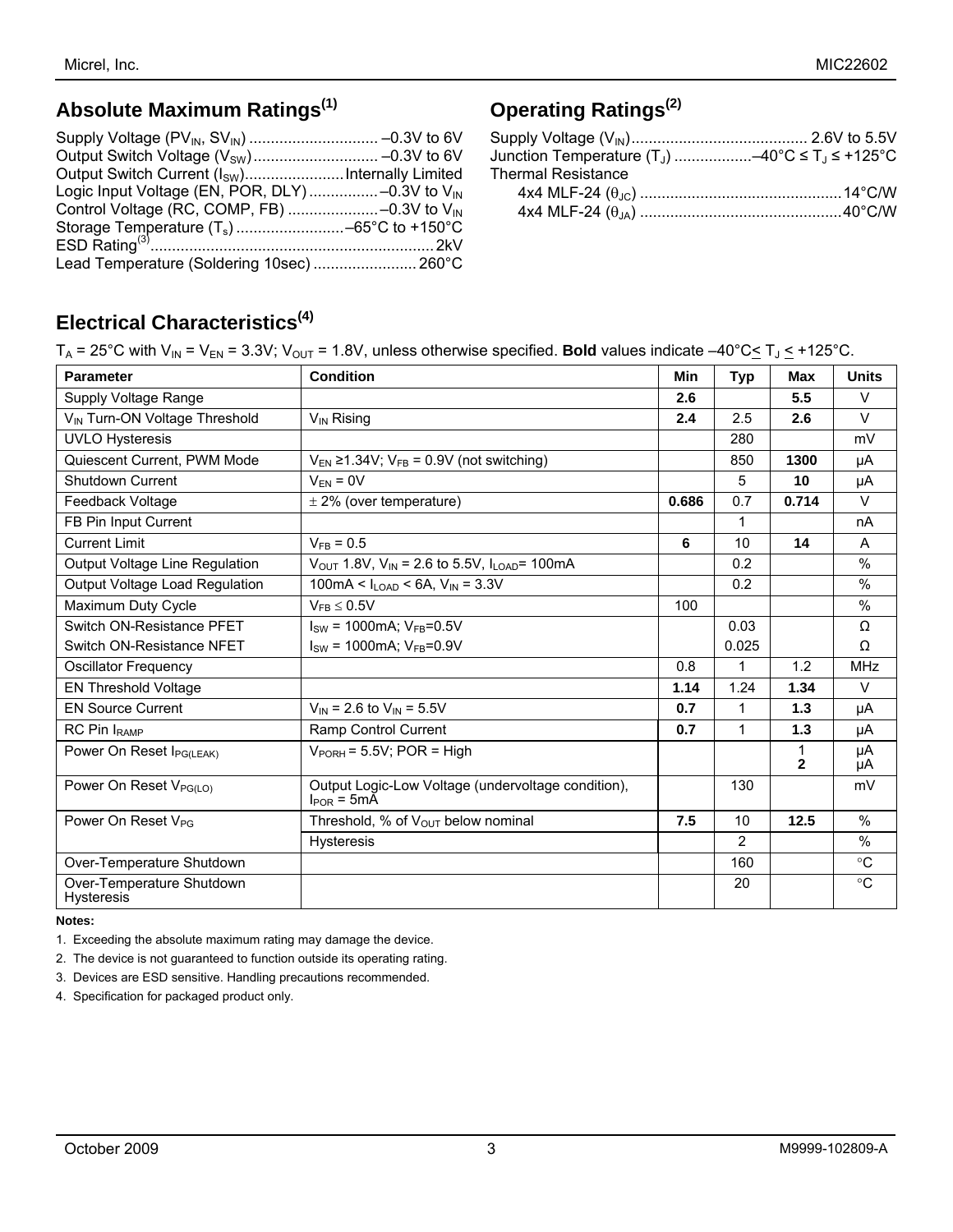## **Typical Characteristics**





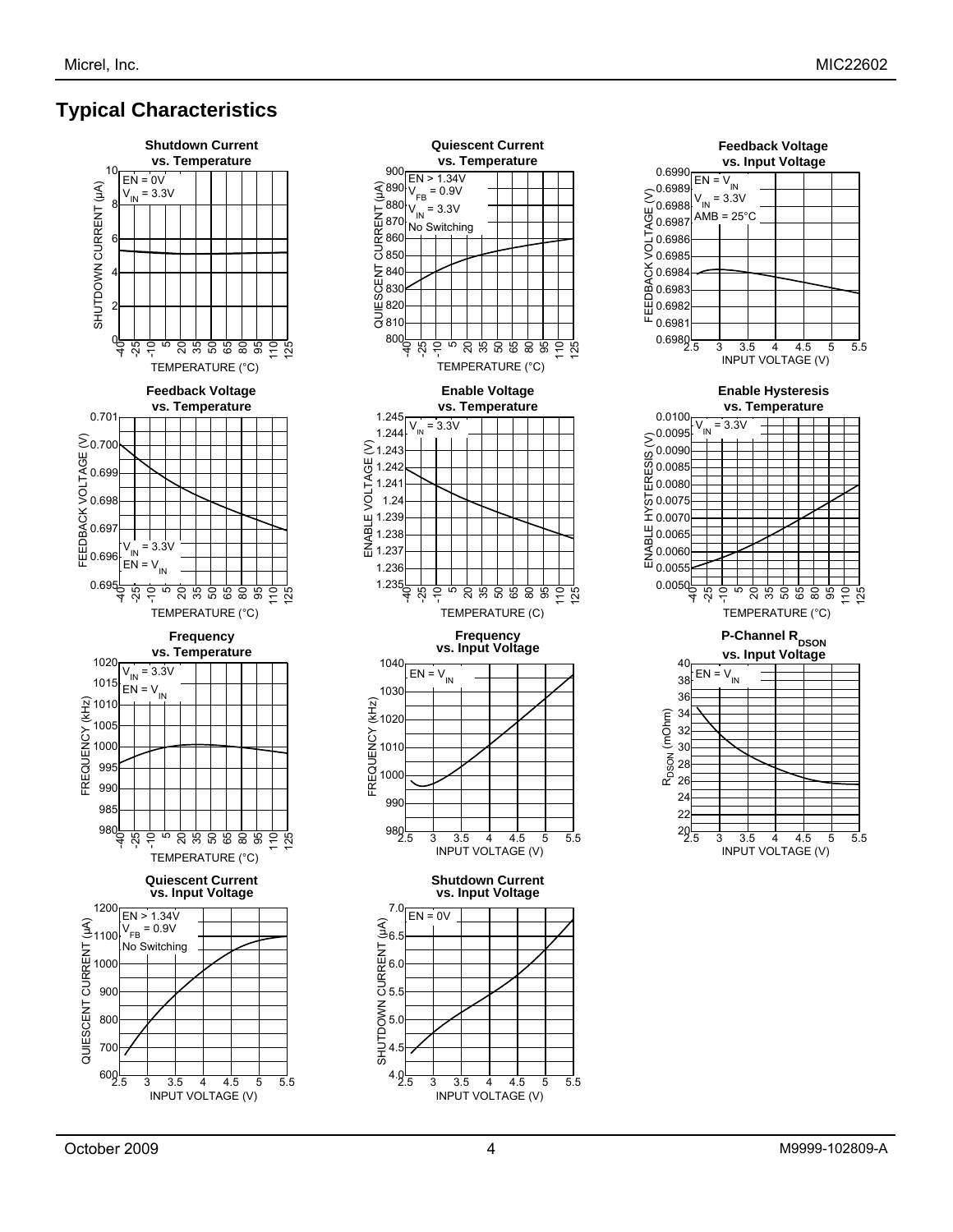## **Typical Characteristics (continued)**





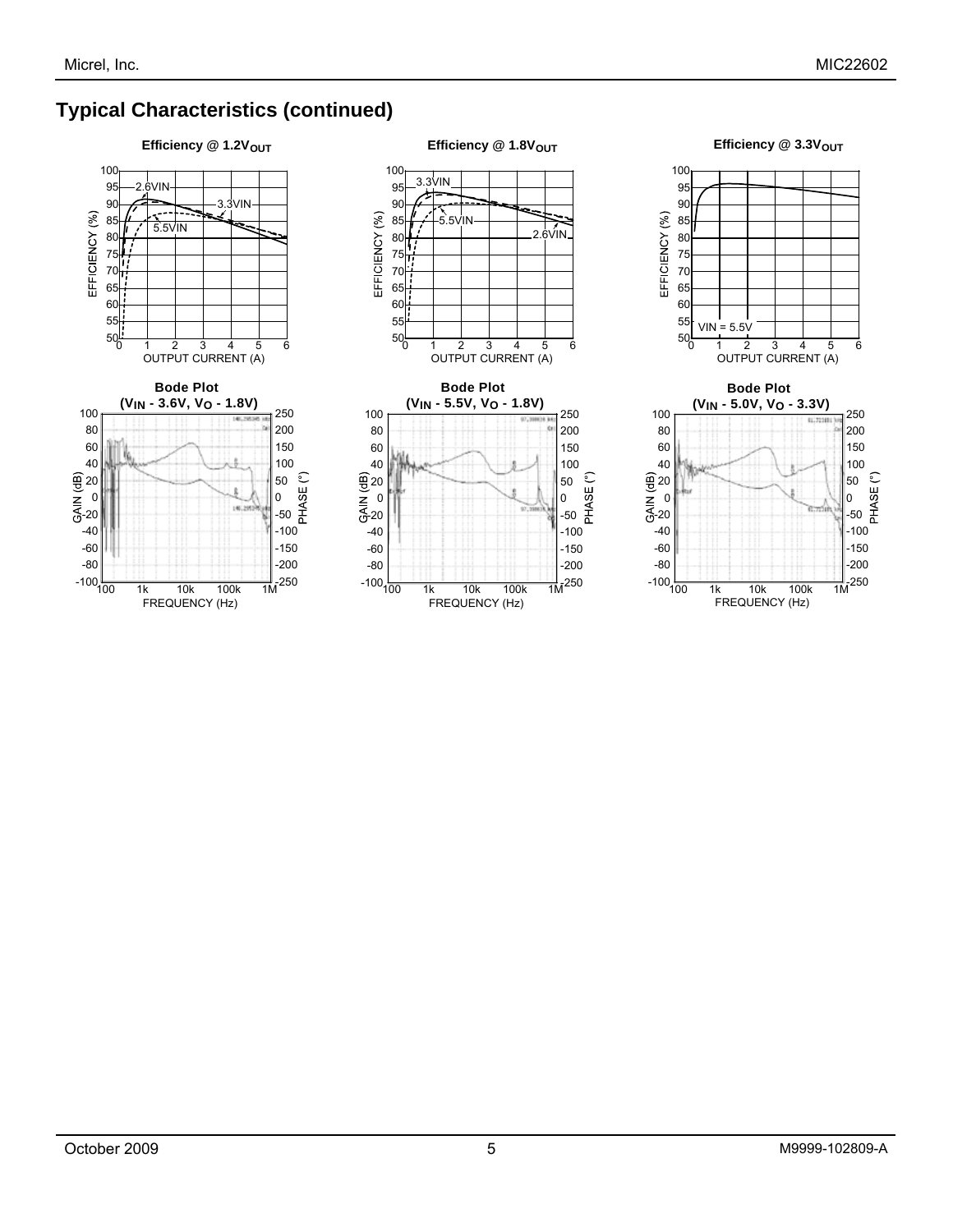## **Functional Characteristics**

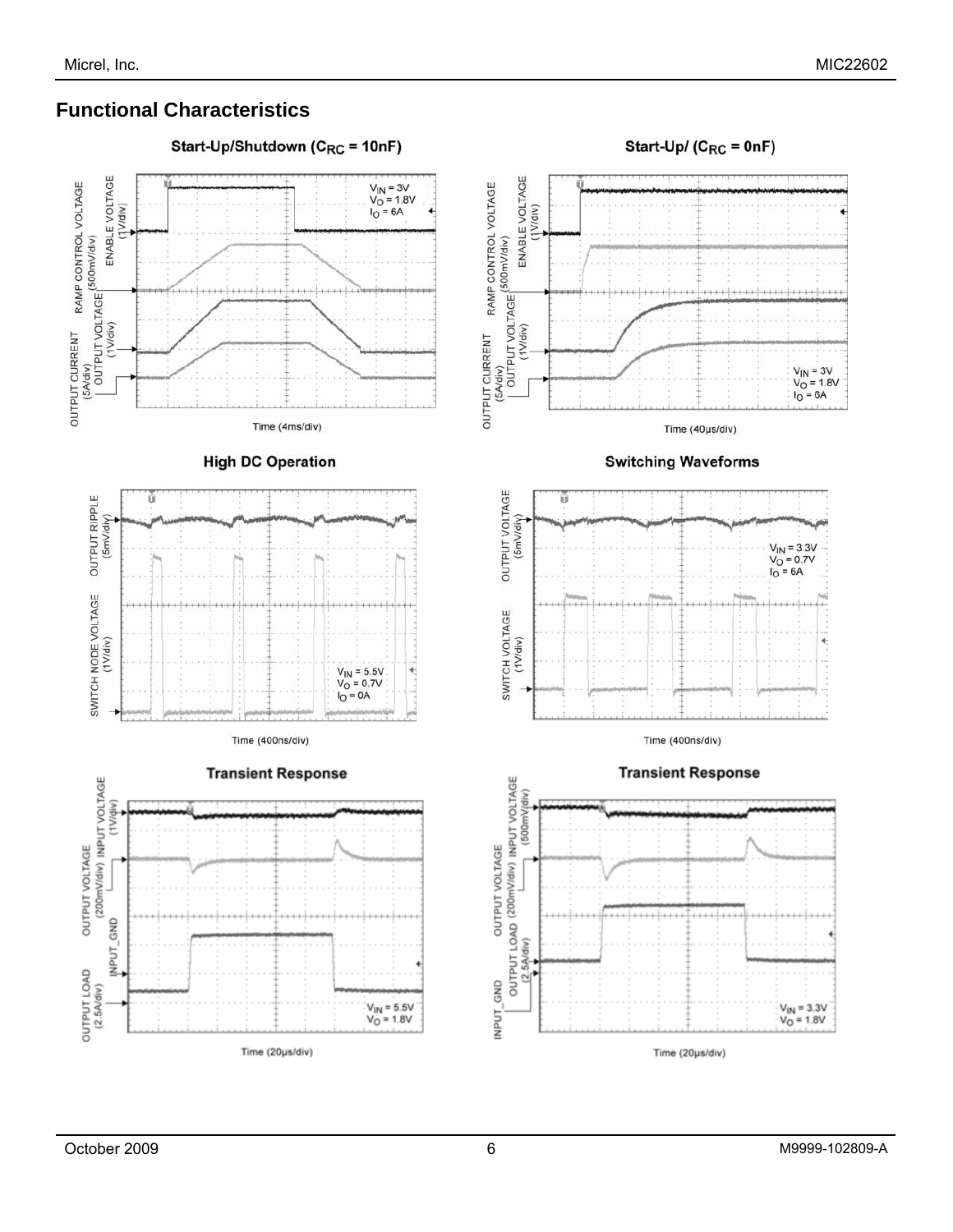## **Functional Characteristics (continued)**



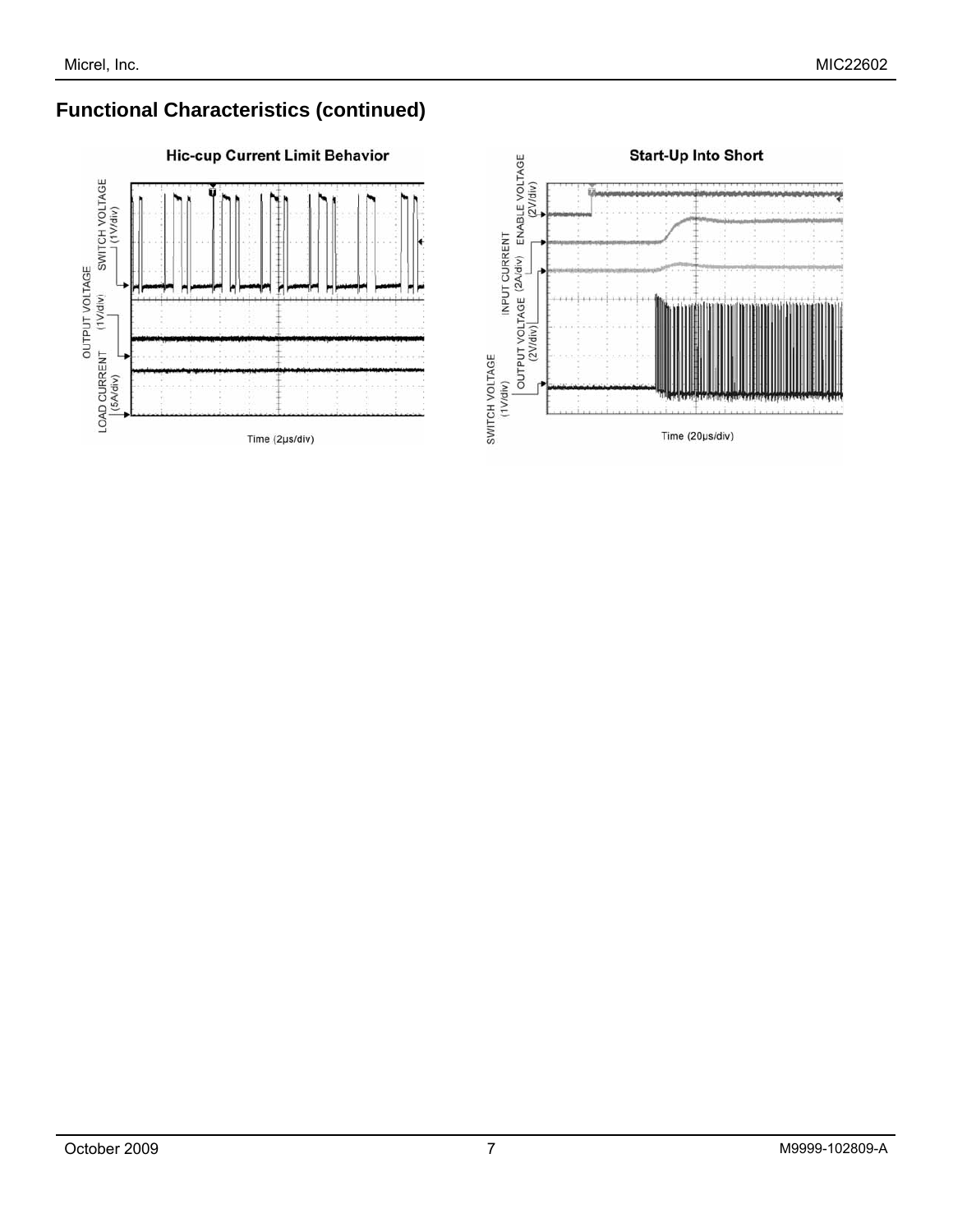## **Typical Circuits and Waveforms**

### **Sequencing Circuit and Waveform**





### **Tracking Circuit and Waveform**



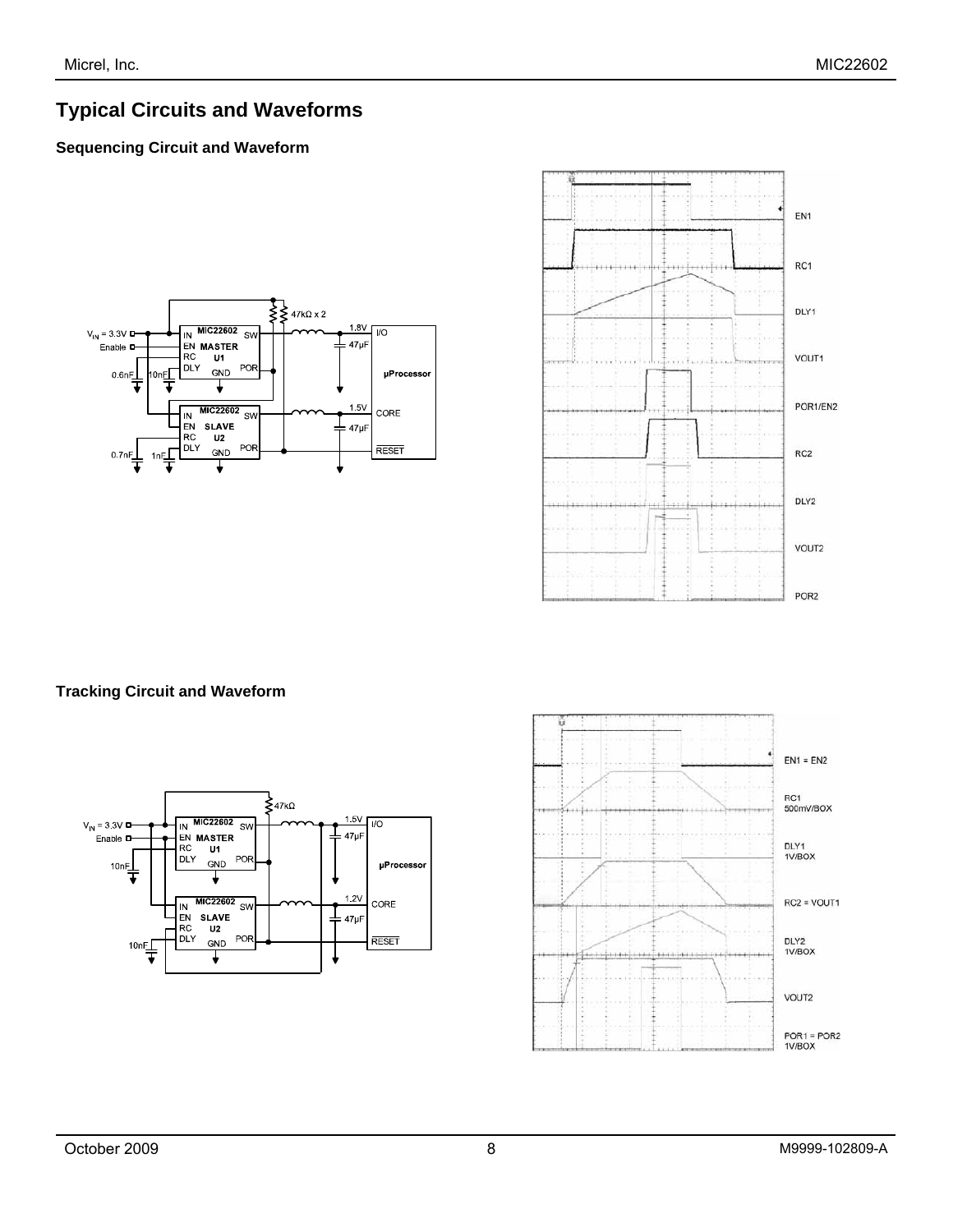## **Functional Diagram**



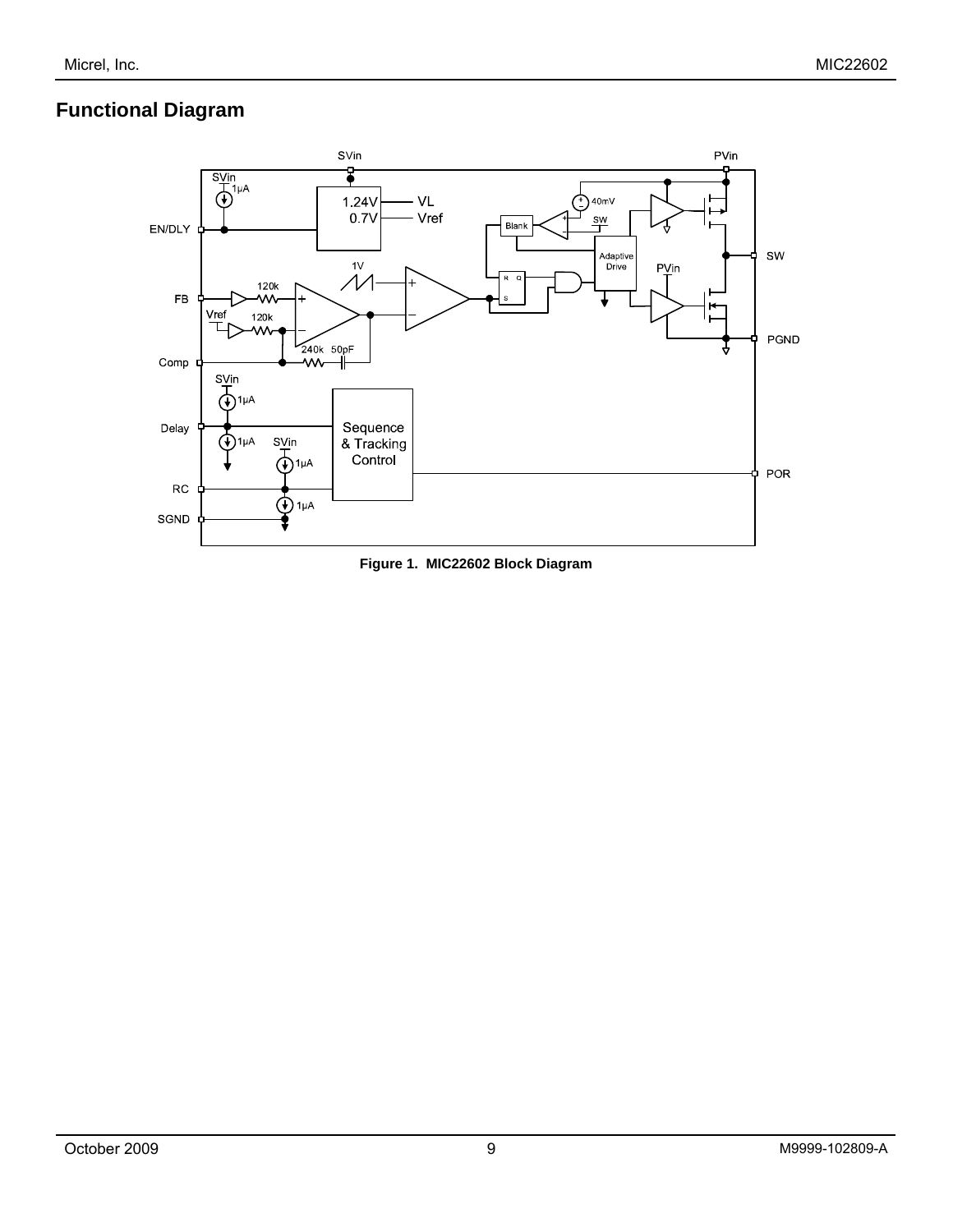## **Functional Description**

#### **PVIN, SVIN**

PVIN is the input supply to the internal 30mΩ P-Channel Power MOSFET. This should be connected externally to the SVIN pin. The supply voltage range is from 2.6V to 5.5V. A 22µF ceramic is recommended for bypassing each PVIN supply.

#### **EN/DLY**

This pin is internally fed with a 1µA current source from VIN. A delayed turn on is implemented by adding a capacitor to this pin. The delay is proportional to the capacitor value. The internal circuits are held off until EN/DLY reaches the enable threshold of 1.24V.

#### **RC**

RC allows the slew rate of the output voltage to be programmed by the addition of a capacitor from RC to ground. RC is internally fed with a 1µA current source and VOUT slew rate is proportional to the capacitor and the 1µA source. The RC pin cannot be left floating. Use a minimum capacitor value of 470pF or larger.

#### **DELAY**

Adding a capacitor to this pin allows the delay of the POR signal.

When VOUT reaches 90% of its nominal voltage, the DELAY pin current source  $(1\mu A)$  starts to charge the external capacitor. At 1.24V, POR is asserted high.

### **COMP**

The MIC22602 uses an internal compensation network containing a fixed frequency zero (phase lead response) and pole (phase lag response) which allows the external compensation network to be much simplified for stability. The addition of a single capacitor and resistor will add the necessary pole and zero for voltage mode loop stability using low value, low ESR ceramic capacitors.

#### **FB**

The feedback pin provides the control path to control the output. A resistor divider connecting the feedback to the output is used to adjust the desired output voltage. Refer to the feedback section in the "Applications Information" for more detail.

#### **POR**

This is an open drain output. A 47.5k resistor can be used for a pull up to this pin. POR is asserted high when output voltage reaches 90% of nominal set voltage and after the delay set by  $C_{DELAY}$ . POR is asserted low without delay when enable is set low or when the output goes below the -10% threshold. For a Power Good (PG) function, the delay can be set to a minimum. This can be done by removing the DELAY capacitor.

#### **SW**

This is the connection to the drain of the internal P-Channel MOSFET and drain of the N-Channel MOSFET. This is a high frequency high power connection; therefore traces should be kept as short and as wide as practical.

#### **SGND**

Internal signal ground for all low power sections.

#### **PGND**

Internal ground connection to the source of the internal N-Channel MOSFETs.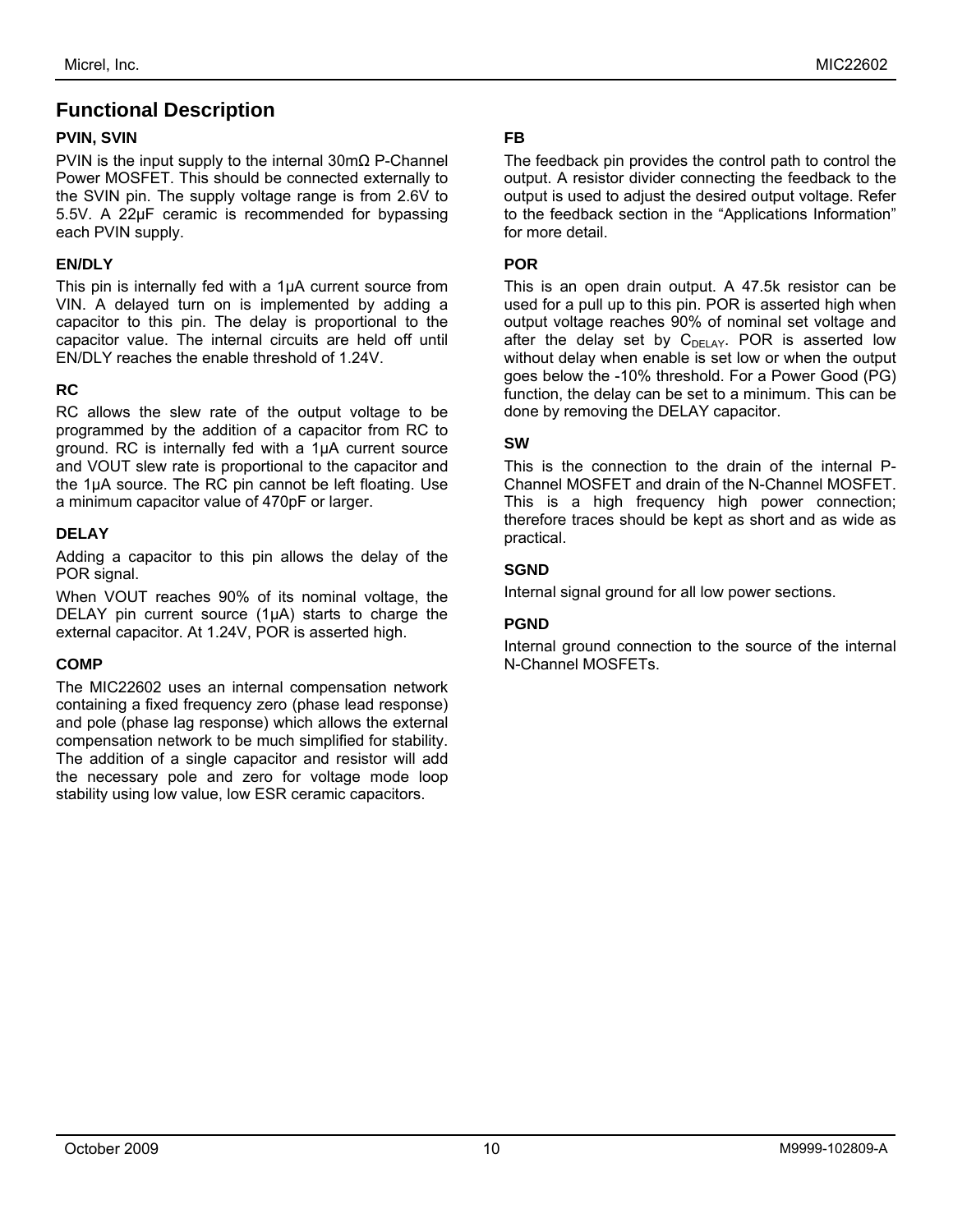## **Application Information**

The MIC22602 is a 6A Synchronous step down regulator IC with a fixed 1 MHz, voltage mode PWM control scheme. The other features include tracking and sequencing control for controlling multiple output power systems, power on reset.

## **Component Selection**

### **Input Capacitor**

A minimum 22µF ceramic is recommended on each of the PVIN pins for bypassing. X5R or X7R dielectrics are recommended for the input capacitor. Y5V dielectric is not recommended.

### **Output Capacitor**

The MIC22602 was designed specifically for the use of ceramic output capacitors. Additional 100µF can improve transient performance. Since the MIC22602 is in voltage mode, the control loop relies on the inductor and output capacitor for compensation. For this reason, do not use excessively large output capacitors. The output capacitor requires either an X7R or X5R dielectric. Y5V and Z5U dielectric capacitors, aside from the undesirable effect of their wide variation in capacitance over temperature, become resistive at high frequencies. Using Y5V or Z5U capacitors can cause instability in the MIC22602.

### **Inductor Selection**

Inductor selection is determined by the following (not necessarily in the order of importance):

- **Inductance**
- Rated current value
- Size requirements
- DC resistance (DCR)

The MIC22602 is designed to use a 0.47µH to 4.7µH inductor.

Maximum current ratings of the inductor are generally given in two methods: permissible DC current and saturation current. Permissible DC current can be rated either for a 40°C temperature rise or a 10% loss in inductance. Ensure the inductor selected can handle the maximum operating current. When saturation current is specified, make sure that there is enough margin that the peak current will not saturate the inductor. The ripple can add as much as 1.2A to the output current level. The RMS rating should be chosen to be equal or greater than the current limit of the MIC22602 to prevent overheating in a fault condition. For best electrical performance, the inductor should be placed very close to the SW nodes of the IC. It is important to test all operating limits before settling on the final inductor choice.

The size requirements refer to the area and height requirements that are necessary to fit a particular design. Please refer to the inductor dimensions on their datasheet.

DCR is inversely proportional to size and represents efficiency loss. Refer to the "Efficiency Considerations" below for a more detailed description.

### **EN/DLY Capacitor**

EN/DLY sources 1µA out of the IC to allow a startup delay to be implemented. The delay time is simply the time it takes 1 $\mu$ A to charge C<sub>DLY</sub> to 1.25V. Therefore:

$$
T_{DLY} = \frac{1.24 \cdot C_{DLY}}{1 \times 10^{-6}}
$$

### **Efficiency Considerations**

Efficiency is defined as the amount of useful output power, divided by the amount of power consumed.

$$
Efficiency % = \left(\frac{V_{OUT} \times I_{OUT}}{V_{IN} \times I_{IN}}\right) \times 100
$$

Maintaining high efficiency serves two purposes. It decreases power dissipation in the power supply, reducing the need for heat sinks and thermal design considerations and it decreases consumption of current for battery powered applications. Reduced current drawn from a battery increases the devices operating time, particularly critical in hand held devices.

There are mainly two loss terms in switching converters: conduction losses and switching losses. Conduction loss is simply the power losses due to VI or  $I^2R$ . For example, power is dissipated in the high side switch during the on cycle. The power loss is equal to the high side MOSFET  $RDS<sub>ON</sub>$  multiplied by the RMS Switch Current squared  $(I_{SW}^2)$ . During the off cycle, the low side N-Channel MOSFET conducts, also dissipating power. Similarly, the inductor's DCR and capacitor's ESR also contribute to the  $I<sup>2</sup>R$  losses. Device operating current also reduces efficiency by the product of the quiescent (operating) current and the supply voltage. The power consumed for switching at 1MHz frequency and power loss due to switching transitions add up to switching losses.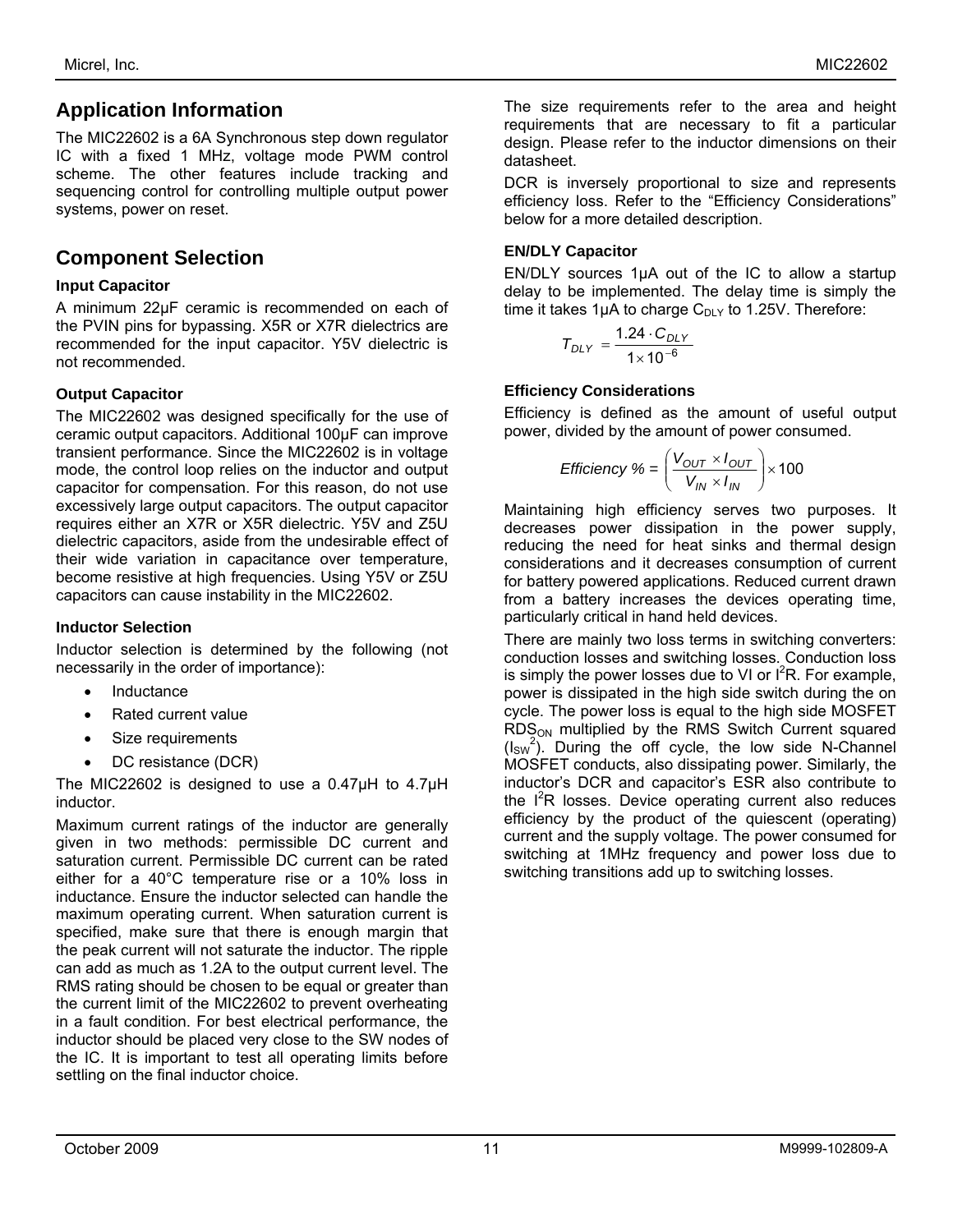Figure 2 shows an efficiency curve. The portion, from 0A to 1A, efficiency losses are dominated by quiescent current losses, gate drive and transition losses. In this case, lower supply voltages yield greater efficiency in that they require less current to drive the MOSFETs and have reduced input power consumption.

#### **Efficiency**



**Figure 2. Efficiency Curve** 

The region, 1A to 6A, efficiency loss is dominated by  $MOSFET RDS<sub>(ON)</sub>$  and inductor DC losses. Higher input supply voltages will increase the Gate-to-Source voltage on the internal MOSFETs, reducing the internal RDS<sub>(ON)</sub>. This improves efficiency by decreasing conduction loss in the device but the inductor loss is inherent to the converter. In which case, inductor selection becomes increasingly critical in efficiency calculations. As the inductors are reduced in size, the DC resistance (DCR) can become quite significant. The DCR losses can be calculated as follows;

$$
L_{PD} = I_{OUT}^2 \times DCR
$$

From that, the loss in efficiency due to inductor resistance can be calculated as follows:

$$
\text{Efficiency Loss} = \left[1 - \left(\frac{V_{OUT} \cdot I_{OUT}}{(V_{OUT} \cdot I_{OUT}) + L_{PD}}\right)\right] \times 100
$$

Efficiency loss due to DCR is minimal at light loads and gains significance as the load is increased. Inductor selection becomes a trade-off between efficiency and size in this case.

Alternatively, under lighter loads, the ripple current becomes a significant factor. When light load efficiencies become more critical, a larger inductor value maybe desired. Larger inductance reduces the peak-to-peak inductor ripple current, which minimize losses. The following graph in Figure 3 illustrates the effects of inductance value at light load.



**Figure 3. Efficiency vs. Inductance** 

#### **Compensation**

The MIC22602 has a combination of internal and external stability compensation to simplify the circuit for small size, high efficiency designs. In such designs, voltage mode conversion is often the optimum solution. Voltage mode is achieved by creating an internal 1MHz ramp signal and using the output of the error amplifier to modulate the pulse width of the switch node, thereby maintaining output voltage regulation. With a typical gain bandwidth of 100-200kHz, the MIC22602 is capable of extremely fast transient responses.

The MIC22602 is designed to be stable with a typical application using a 1µH inductor and a 100µF ceramic (X5R) output capacitor. These values can be varied dependant upon the tradeoff between size, cost and efficiency, keeping the LC natural frequency

(  $2\times\pi\times\sqrt{L}\cdot C$  $\frac{1}{\sqrt{1-\frac{1}{\sqrt{1-\frac{1}{\sqrt{1-\frac{1}{\sqrt{1-\frac{1}{\sqrt{1-\frac{1}{\sqrt{1-\frac{1}{\sqrt{1-\frac{1}{\sqrt{1-\frac{1}{\sqrt{1-\frac{1}{\sqrt{1-\frac{1}{\sqrt{1-\frac{1}{\sqrt{1-\frac{1}{\sqrt{1-\frac{1}{\sqrt{1-\frac{1}{\sqrt{1-\frac{1}{\sqrt{1-\frac{1}{\sqrt{1-\frac{1}{\sqrt{1-\frac{1}{\sqrt{1-\frac{1}{\sqrt{1-\frac{1}{\sqrt{1-\frac{1}{\sqrt{1-\frac{1}{\sqrt{1-\frac{1}{\sqrt{1-\frac{1$ 

stability can be achieved. The minimum recommended inductor value is 0.47µH and minimum recommended output capacitor value is 22µF. With a larger inductor, there is a reduced peak-to-peak current which yields a greater efficiency at lighter loads. A larger output capacitor will improve transient response by providing a larger hold up reservoir of energy to the output.

The integration of one pole-zero pair within the control loop greatly simplifies compensation. The optimum values for  $C_{\text{COMP}}$  (in series with a 20k resistor) are shown below.

| $C \rightarrow$<br>l J              | 22-47µF     | 47µF-<br>100µF | $100\mu F -$<br>470µF |  |  |
|-------------------------------------|-------------|----------------|-----------------------|--|--|
| $0.47\muH$                          | $0* - 10pF$ | 22pF           | 33 <sub>pF</sub>      |  |  |
| 1µH                                 | $0†$ -15pF  | 15-22pF        | 33 <sub>pF</sub>      |  |  |
| 2.2 <sub>µ</sub> H                  | 15-33pF     | 33-47pF        | 100-220pF             |  |  |
| * VOUT > 1.2V, $^\dagger$ VOUT > 1V |             |                |                       |  |  |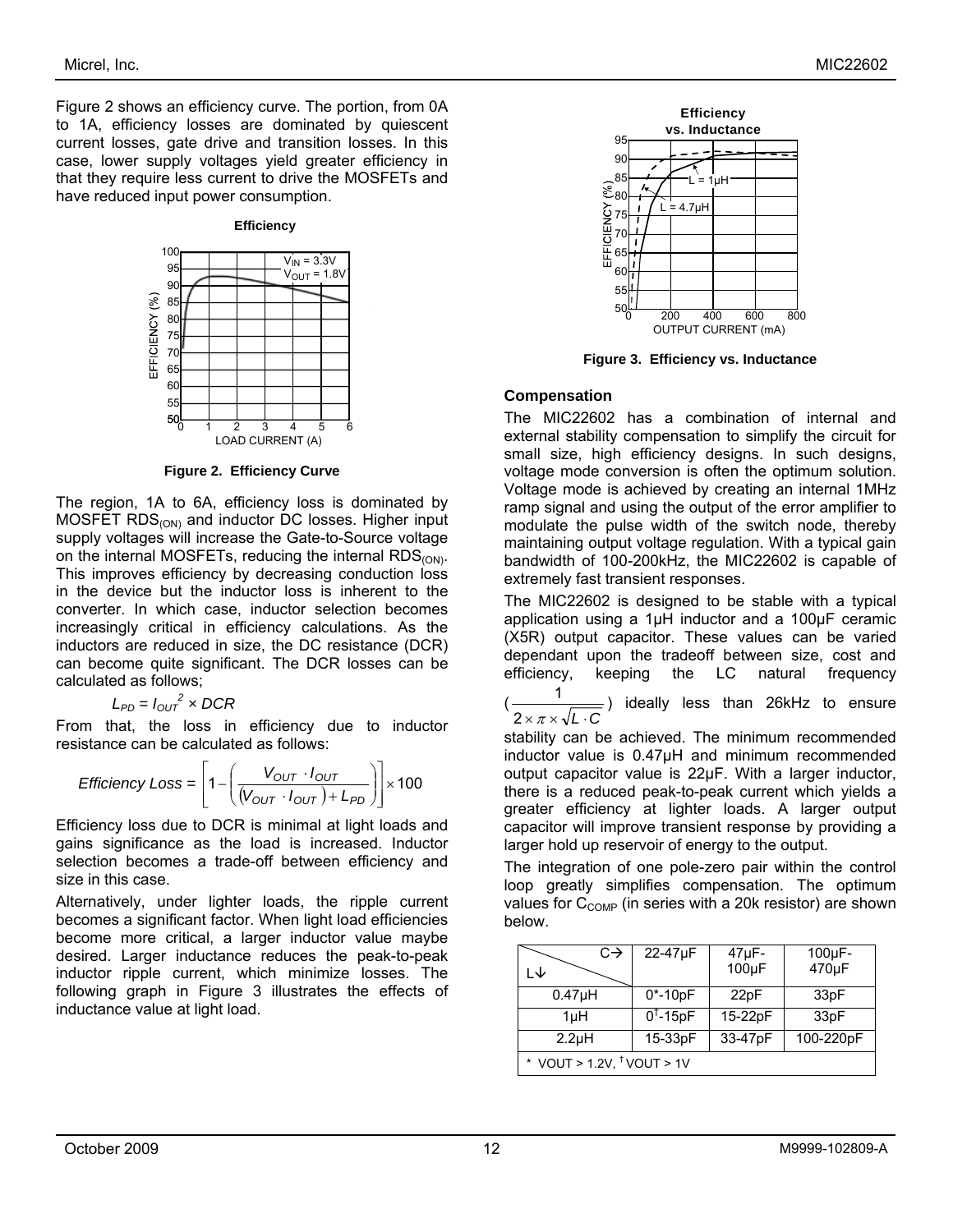#### **Feedback**

The MIC22602 provides a feedback pin to adjust the output voltage to the desired level. This pin connects internally to an error amplifier. The error amplifier then compares the voltage at the feedback to the internal 0.7V reference voltage and adjusts the output voltage to maintain regulation. The resistor divider network for a desired  $V_{\text{OUT}}$  is given by:

$$
R2 = \frac{R1}{\left(\frac{V_{OUT}}{V_{REF}} - 1\right)}
$$

where  $V_{REF}$  is 0.7V and  $V_{OUT}$  is the desired output voltage. A 10kΩ or lower resistor value from the output to the feedback is recommended since large feedback resistor values increase the impedance at the feedback pin, making the feedback node more susceptible to noise pick-up. A small capacitor (50pF – 100pF) across the lower resistor can reduce noise pick-up by providing a low impedance path to ground.

#### **PWM Operation**

The MIC22602 is a voltage mode, pulse width modulation (PWM) controller. By controlling the duty cycle, a regulated DC output voltage is achieved. As load or supply voltage changes, so does the duty cycle to maintain a constant output voltage. In cases where the input supply runs into a dropout condition, the MIC22602 will run at 100% duty cycle.

The MIC22602 provides constant switching at 1MHz with synchronous internal MOSFETs. The internal MOSFETs include a high-side P-Channel MOSFET from the input supply to the switch pin and an N-Channel MOSFET from the switch pin-to-ground. Since the low-side N-Channel MOSFET provides the current during the off cycle, very low power is dissipated during the off period.

PWM control provides fixed frequency operation. By maintaining a constant switching frequency, predictable fundamental and harmonic frequencies are achieved.

### **Sequencing and tracking**

The MIC22602 provides additional pins to provide up/down sequencing and tracking capability for connecting multiple voltage regulators together.

#### *EN/DLY pin*

The EN pin contains a trimmed, 1µA current source which can be used with a capacitor to implement a fixed desired delay in some sequenced power systems. The threshold level for power on is 1.24V with a hysteresis of 20mV.

#### *DELAY Pin*

The DELAY pin also has a 1µA trimmed current source and a 1µA current sink which acts with an external capacitor to delay the operation of the Power On Reset (POR) output. This can be used also in sequencing outputs in a sequenced system, but with the addition of a conditional delay between supplies; allowing a first up, last down power sequence.

After EN is driven high,  $V_{OUT}$  will start to rise (rate determined by RC capacitor). As the FB voltage goes above 90% of its nominal set voltage, DELAY begins to rise as the 1µA source charges the external capacitor. When the threshold of 1.24V is crossed, POR is asserted high and DELAY continues to charge to a voltage SVIN. When FB falls below 90% of nominal, POR is asserted low immediately. However, if EN is driven low, POR will fall immediately to the low state and DELAY will begin to fall as the external capacitor is discharged by the 1µA current sink. When the threshold of  $(V_{TP}+1.24V)-1.24V$  is crossed  $(V_{TP}$  is the internal voltage clamp  $V_{TP} \approx 0.9V$  ),  $V_{OUT}$  will begin to fall at a rate determined by the RC capacitor. As the voltage change in both cases is 1.24V, both rising and falling

delays are matched at  $T_{POR} = \displaystyle{\frac{1.24 \cdot C_{DL}}{1 \times 10^{-6}}}$  $\times$  10<sup>-</sup>  $T_{POR} = \frac{1.24 \cdot C_{DLY}}{1.48 \cdot 10^{-6}}$ 

### *RC pin*

The RC pin provides a trimmed 1µA current source/sink similar to the DELAY Pin for accurate ramp up (soft start) and ramp down control. This allows the MIC22602 to be used in systems requiring voltage tracking or ratiometric voltage tracking at startup.

There are two ways of using the RC pin:

- 1. Externally driven from a voltage source
- 2. Externally attached capacitor sets output ramp up/down rate

In the first case, driving RC with a voltage from 0V to  $V_{BFE}$  programs the output voltage between 0 and 100% of the nominal set voltage.

In the second case, the external capacitor sets the ramp up and ramp down time of the output voltage. The time

is given by  $T_{RAMP} = \frac{0.7 \cdot C_{RQ}}{1 \times 10^{-6}}$  $\times$  10<sup>-</sup>  $T_{RAMP} = \frac{0.7 \cdot C_{RC}}{1.18 \cdot \frac{6}{5}}$  where T<sub>RAMP</sub> is the time

from 0 to 100% nominal output voltage.

The RC pin cannot be left floating. Use a minimum capacitor value of 470pF or larger.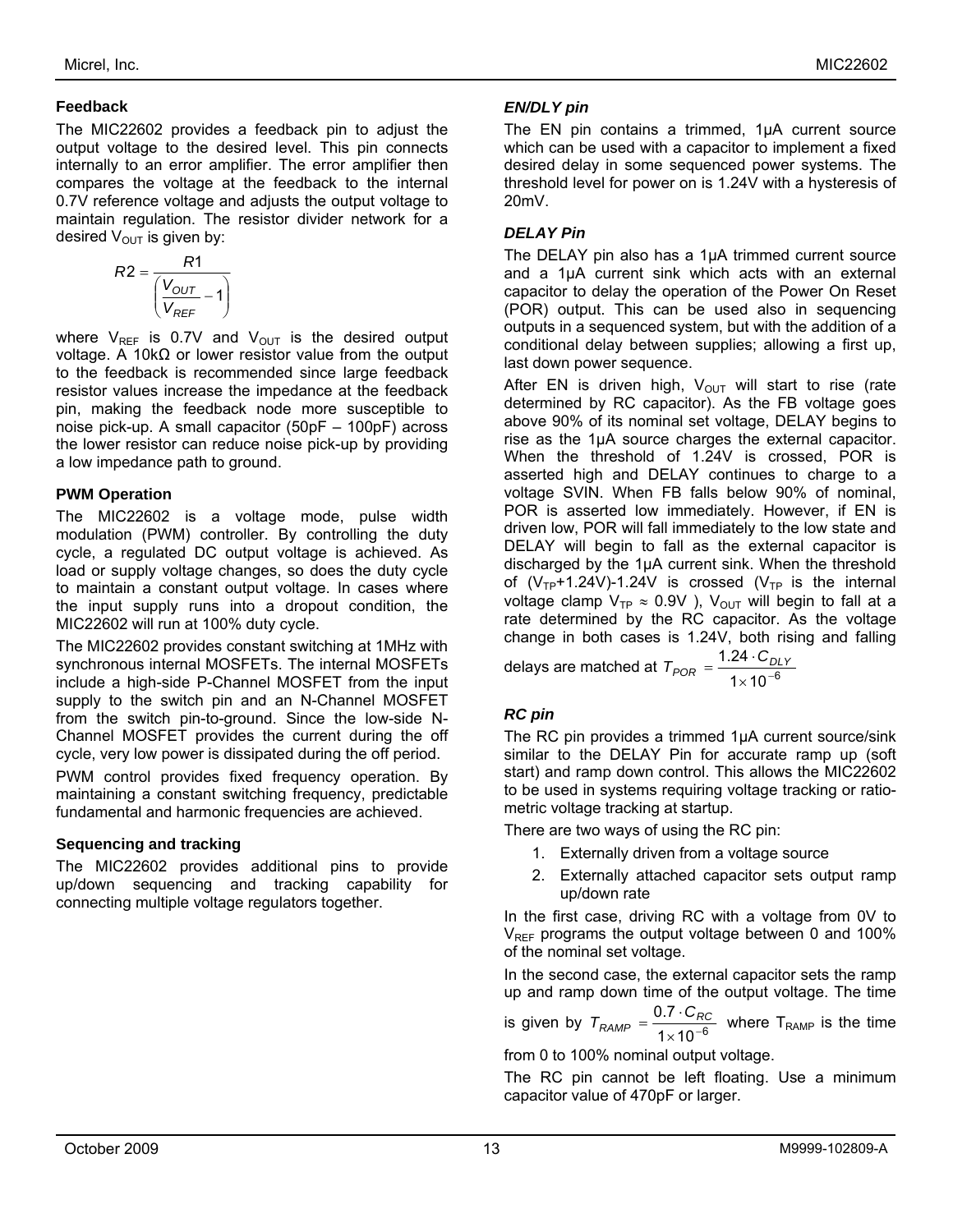#### *Sequencing & Tracking examples*

There are four distinct variations which are easily implemented using the MIC22602. The two sequencing variations are Delayed and Windowed. The two tracking variants are Normal and Ratio Metric. The following diagrams illustrate methods for connecting two MIC22602's to achieve these requirements.

#### **Sequencing:**



**Normal Tracking:** 





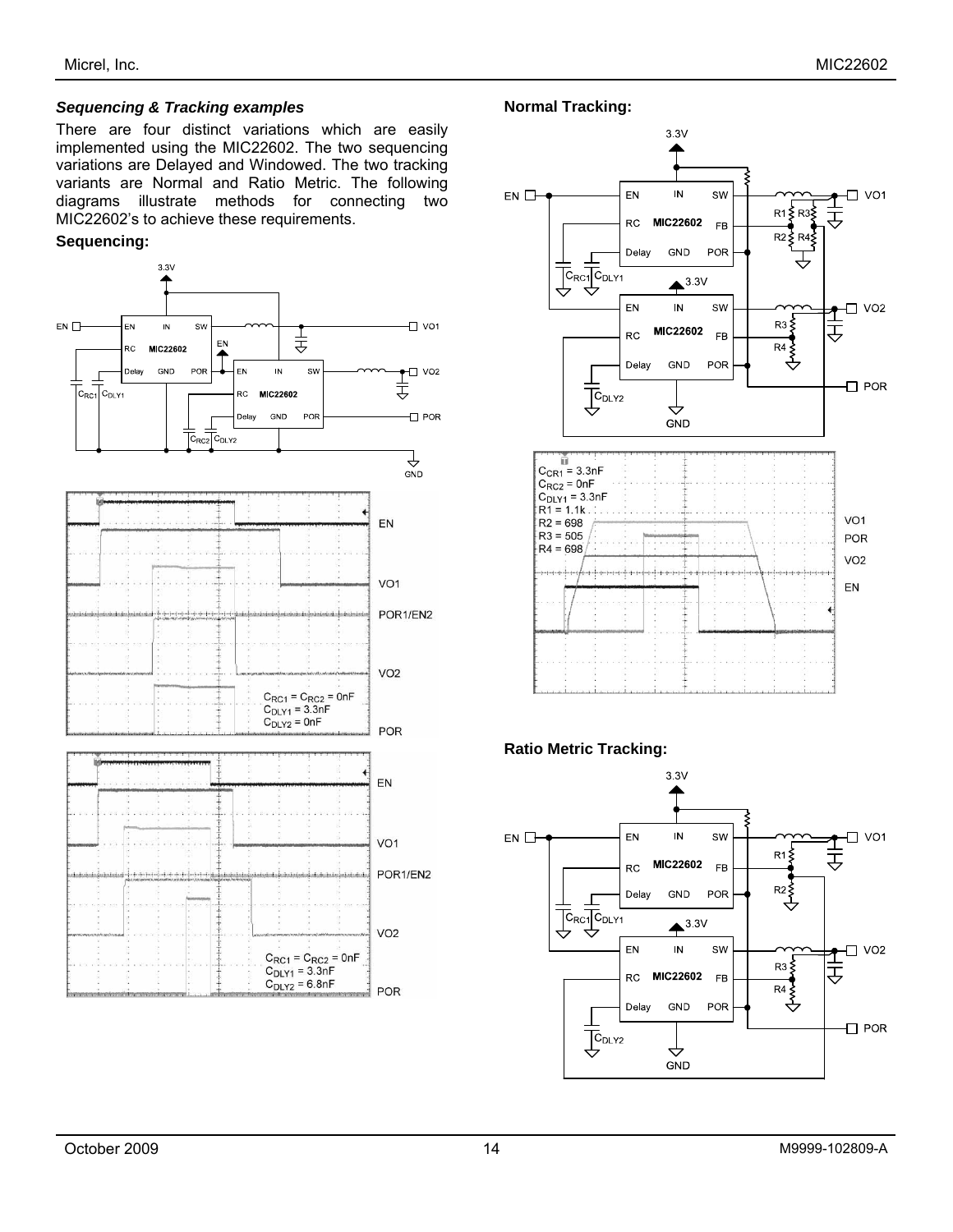

An alternative method here shows an example of a  $V_{DDQ}$ &  $V_{TT}$  solution for a DDR memory power supply. Note that POR is taken from Vo1 as  $POR<sub>2</sub>$  will not go high. This is because POR is set high when  $FB > 0.9 \, V_{REF}$ . In this example, FB<sub>2</sub> is regulated to  $\frac{1}{2}$ ·V<sub>RFF</sub>.



#### *Current Limit*

The MIC22602 is protected against overload in two stages. The first is to limit the current in the P-channel switch; the second is over temperature shutdown.

Current is limited by measuring the current through the high side MOSFET during its power stroke and immediately switching off the driver when the preset limit is exceeded.

The circuit in Figure 4 describes the operation of the current limit circuit. Since the actual  $RDS<sub>ON</sub>$  of the P-Channel MOSFET varies part-to-part, over temperature and with input voltage, simple IR voltage detection is not employed. Instead, a smaller copy of the Power MOSFET (Reference FET) is fed with a constant current which is a directly proportional to the factory set current limit. This sets the current limit as a current ratio and thus, is not dependant upon the  $RDS<sub>ON</sub>$  value. Current limit is set to nominal value. Variations in the scale factor K between the Power PFET and the reference PFET used to generate the limit threshold account for a relatively small inaccuracy.



**Figure 4. Current Limit Detail** 

#### *Thermal Considerations*

The MIC22602 is packaged in the MLF $^{\circ}$  4mm x 4mm, a package that has excellent thermal performance equaling that of the larger TSSOP packages. This maximizes heat transfer from the junction to the exposed pad (ePAD) which connects to the ground plane. The size of the ground plane attached to the exposed pad determines the overall thermal resistance from the junction to the ambient air surrounding the printed circuit board. The junction temperature for a given ambient temperature can be calculated using:

$$
T_J = T_{AMB} + P_{DISS} \cdot R\theta_{JA}
$$

**Where** 

 $P_{\text{DISS}}$  is the power dissipated within the MLF<sup>®</sup> package and is typically 1.5W at 6A load. This has been calculated for a 1µH inductor and details can be found in table 1 below for reference.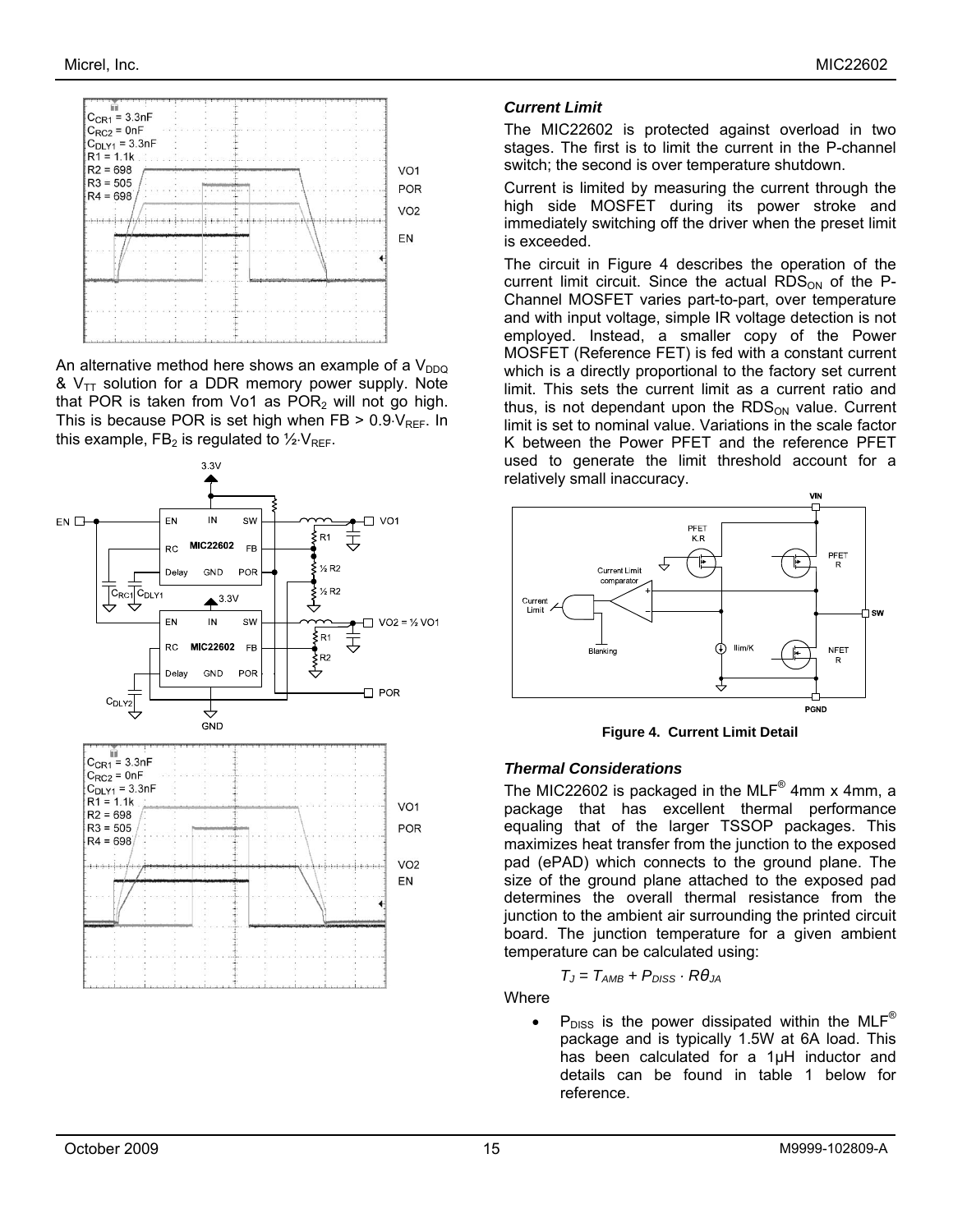•  $R\theta_{JA}$  is a combination of junction to case thermal resistance  $(R\theta_{JC})$  and Case-to-Ambient thermal resistance ( $\text{R}\theta_{\text{CA}}$ ), since thermal resistance of the solder connection from the ePAD to the PCB is negligible;  $R\theta_{CA}$  is the thermal resistance of the ground plane to ambient, so  $R\theta_{JA} = R\theta_{JC} +$  $R\theta_{CA}$ .

| $VIN \rightarrow$<br>VOUT<br>@6A↓ | 2.6V | 3.3V  | 3.6V  | 4.5V  | 5.5V  | 5.5V  |
|-----------------------------------|------|-------|-------|-------|-------|-------|
| 0.7V                              | 1.41 | 1.269 | 1.209 | 1.192 | 1.198 | 1.202 |
| 1.2V                              | 1.43 | 1.276 | 1.220 | 1.206 | 1.207 | 1.214 |
| 1.8V                              | 1.48 | 1.292 | 1.230 | 1.221 | 1.218 | 1.231 |
| 2.5V                              |      | 1.295 | 1.228 | 1.215 | 1.224 | 1.230 |
| 3.3V                              |      |       | 1.216 | 1.208 | 1.201 | 1.224 |

#### **Table 1. Power Dissipation (W) for 6A output**

 $\bullet$   $T_{AMB}$  is the Operating Ambient temperature.

#### **Example:**

The Evaluation board has two copper planes contributing to an  $\mathsf{R}\theta_{\mathsf{JA}}$  of approximately 25°C/W. The worst case  $\mathsf{R}\theta_{\mathsf{J}\mathsf{C}}$  of the MLF 4x4 is 14°C/W.

$$
R\theta_{JA} = R\theta_{JC} + R\theta_{CA}
$$

$$
R\theta_{JA} = 14 + 25 = 39^{\circ}C/W
$$

To calculate the junction temperature for a 50°C ambient:

$$
T_J = T_{AMB} + P_{DISS} \cdot R\theta_{JA}
$$
  
\n
$$
T_J = 50 + (1.5 \times 39)
$$
  
\n
$$
T_J = 109^{\circ}C
$$

This is below the maximum of 125°C.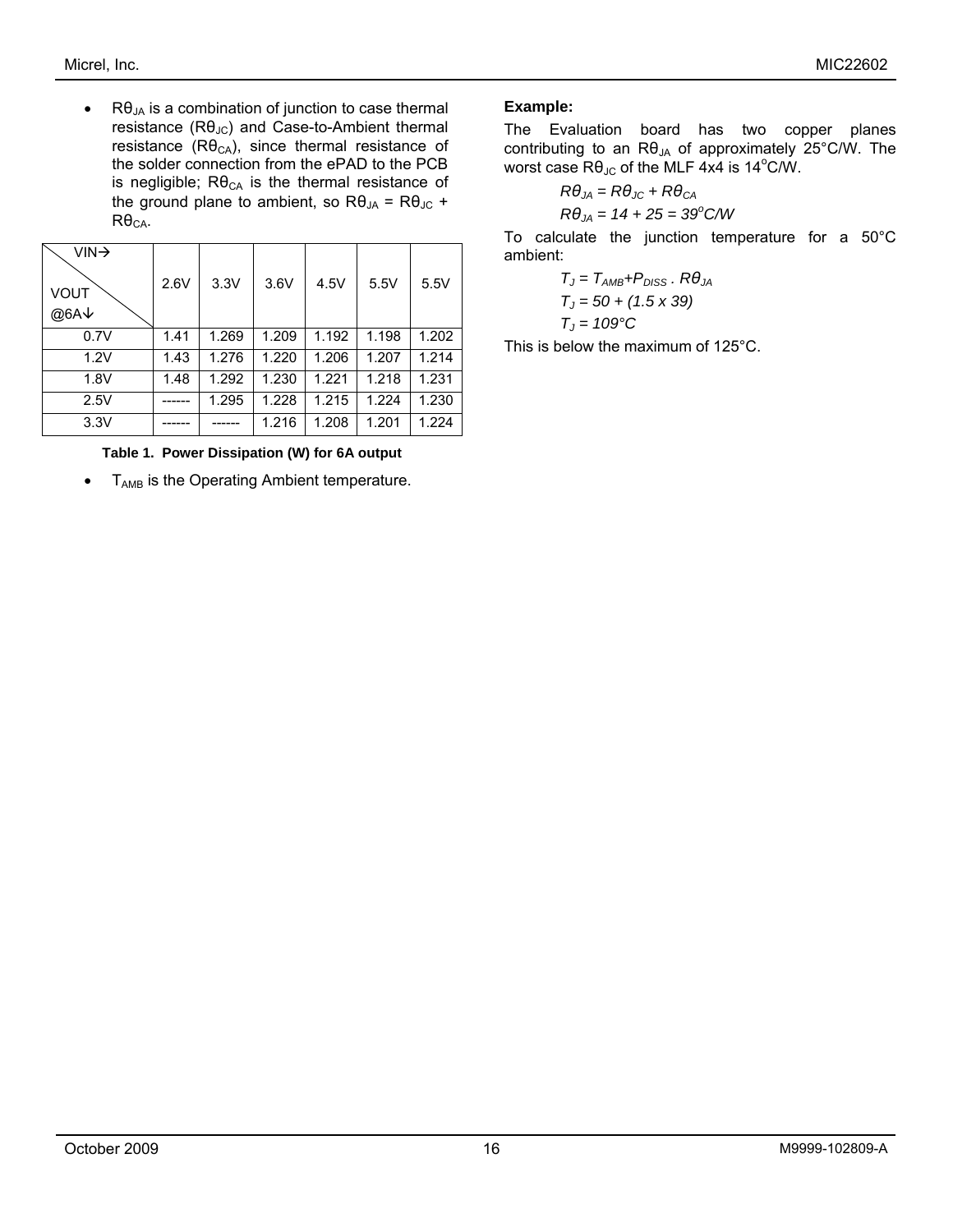### **Ripple Measurements**

To properly measure ripple on either input or output of a switching regulator, a proper ring in tip measurement is required. Standard oscilloscope probes come with a grounding clip, or a long wire with an alligator clip. Unfortunately, for high frequency measurements, this ground clip can pick-up high frequency noise and erroneously inject it into the measured output ripple.

The standard evaluation board accommodates a home made version by providing probe points for both the input and output supplies and their respective grounds. This requires the removing of the oscilloscope probe sheath and ground clip from a standard oscilloscope probe and wrapping a non-shielded bus wire around the oscilloscope probe. If there does not happen to be any non-shielded bus wire immediately available, the leads from axial resistors will work. By maintaining the from axial resistors will work. shortest possible ground lengths on the oscilloscope probe, true ripple measurements can be obtained.

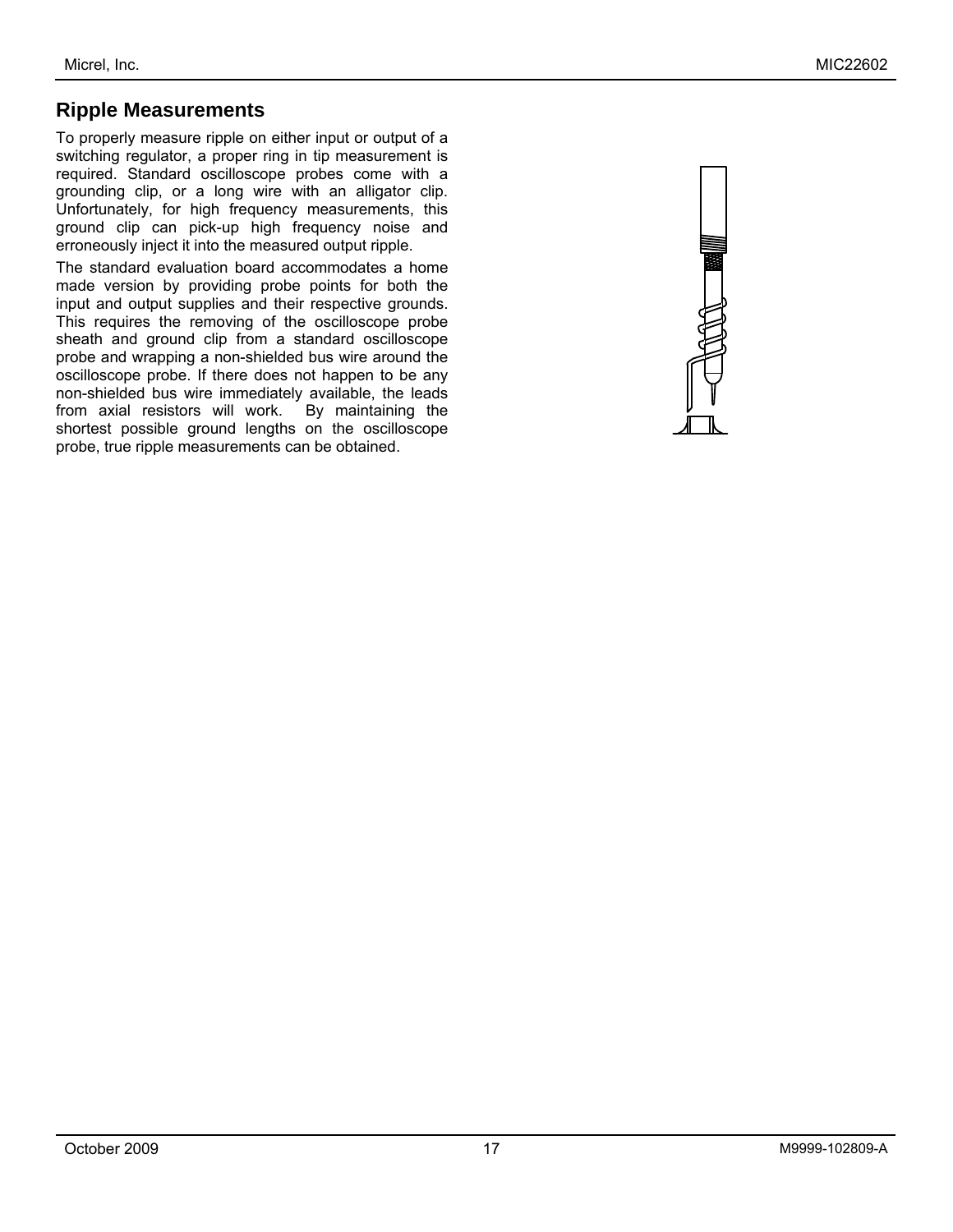## **PCB Layout Guideline**

#### **Warning!!! To minimize EMI and output noise, follow these layout recommendations.**

PCB Layout is critical to achieve reliable, stable and efficient performance. A ground plane is required to control EMI and minimize the inductance in power, signal and return paths.

The following guidelines should be followed to insure proper operation of the MIC22602 converter.

### **IC**

- Place the IC close to the point of load (POL).
- Use fat traces to route the input and output power lines.
- The exposed pad (EP) on the bottom of the IC must be connected to the ground.
- Use several vias to connect the EP to the ground plane, layer 2.
- Signal and power grounds should be kept separate and connected at only one location.

#### **Input Capacitor**

- Place the input capacitor next.
- Place the input capacitors on the same side of the board and as close to the IC as possible.
- Place a 22µF/6.3V ceramic bypass capacitor next to each of the 4 PVIN pins.
- Keep both the VIN and PGND connections short.
- Place several vias to the ground plane close to the input capacitor ground terminal, but not between the input capacitors and IC pins.
- Use either X7R or X5R dielectric input capacitors. Do not use Y5V or Z5U type capacitors.
- Do not replace the ceramic input capacitor with any other type of capacitor. Any type of capacitor can be placed in parallel with the input capacitor.
- If a Tantalum input capacitor is placed in parallel with the input capacitor, it must be recommended for switching regulator applications and the operating voltage must be derated by 50%.
- In "Hot-Plug" applications, a Tantalum or Electrolytic bypass capacitor must be used to limit the overvoltage spike seen on the input supply with power is suddenly applied.

#### **Inductor**

- Keep the inductor connection to the switch node (SW) short.
- Do not route any digital lines underneath or close to the inductor.
- Keep the switch node (SW) away from the feedback (FB) pin.
- To minimize noise, place a ground plane underneath the inductor.

#### **Output Capacitor**

- Use a wide trace to connect the output capacitor ground terminal to the input capacitor ground terminal.
- Phase margin will change as the output capacitor value and ESR changes. Contact the factory if the output capacitor is different from what is shown in the BOM.
- The feedback trace should be separate from the power trace and connected as close as possible to the output capacitor. Sensing a long high current load trace can degrade the DC load regulation.

#### **Diode**

- Place the Schottky diode on the same side of the board as the IC and input capacitor.
- The connection from the Schottky diode's Anode to the input capacitors ground terminal must be as short as possible.
- The diode's Cathode connection to the switch node (SW) must be keep as short as possible.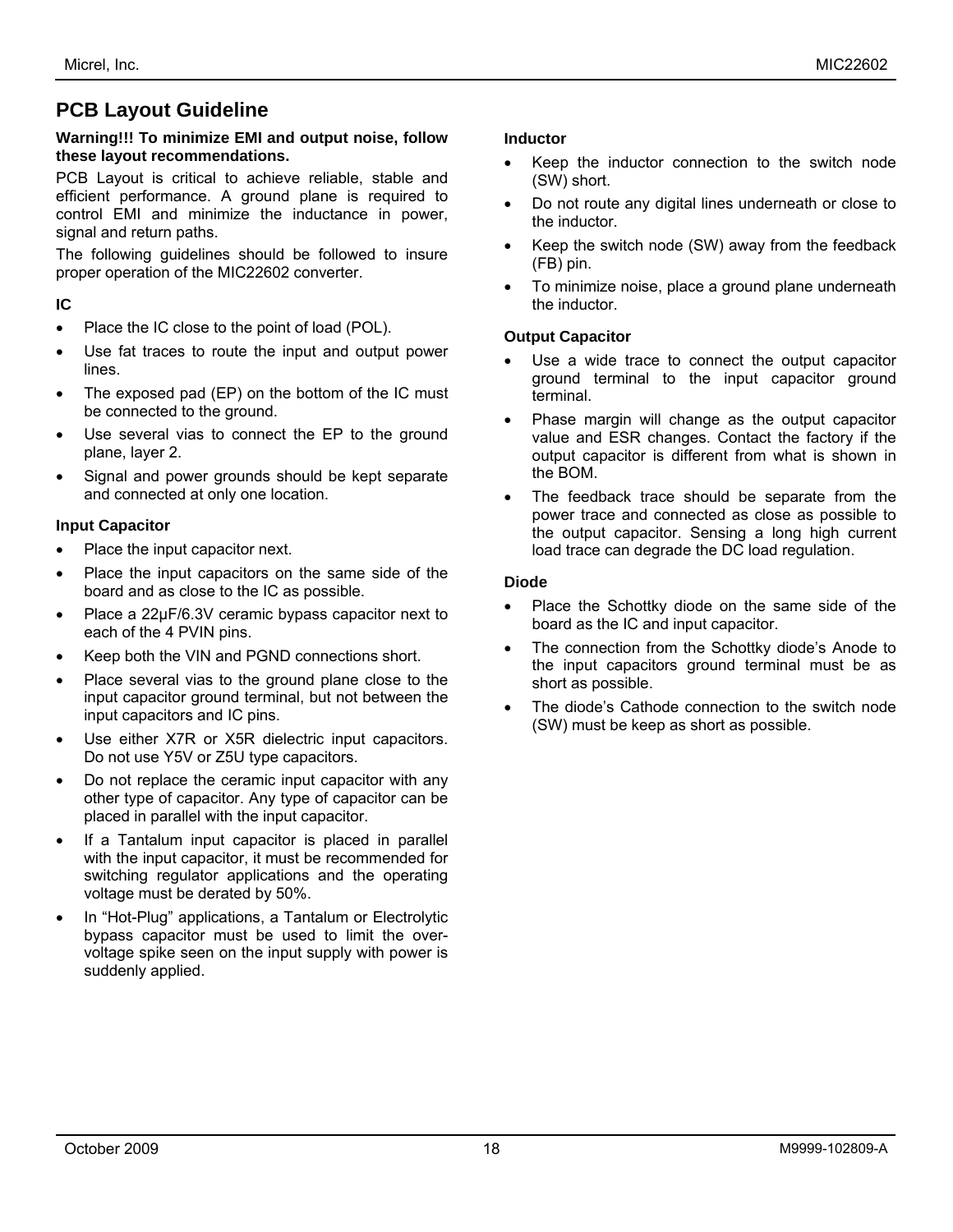## **Evaluation Board Schematic**



#### **Notes:**

- 1. If buck capacitor on input rail is away (4 inches or more) from the MIC22602, install the 470µF buck capacitor near VIN.
- 2. Source impedance should be as low as 10mΩ.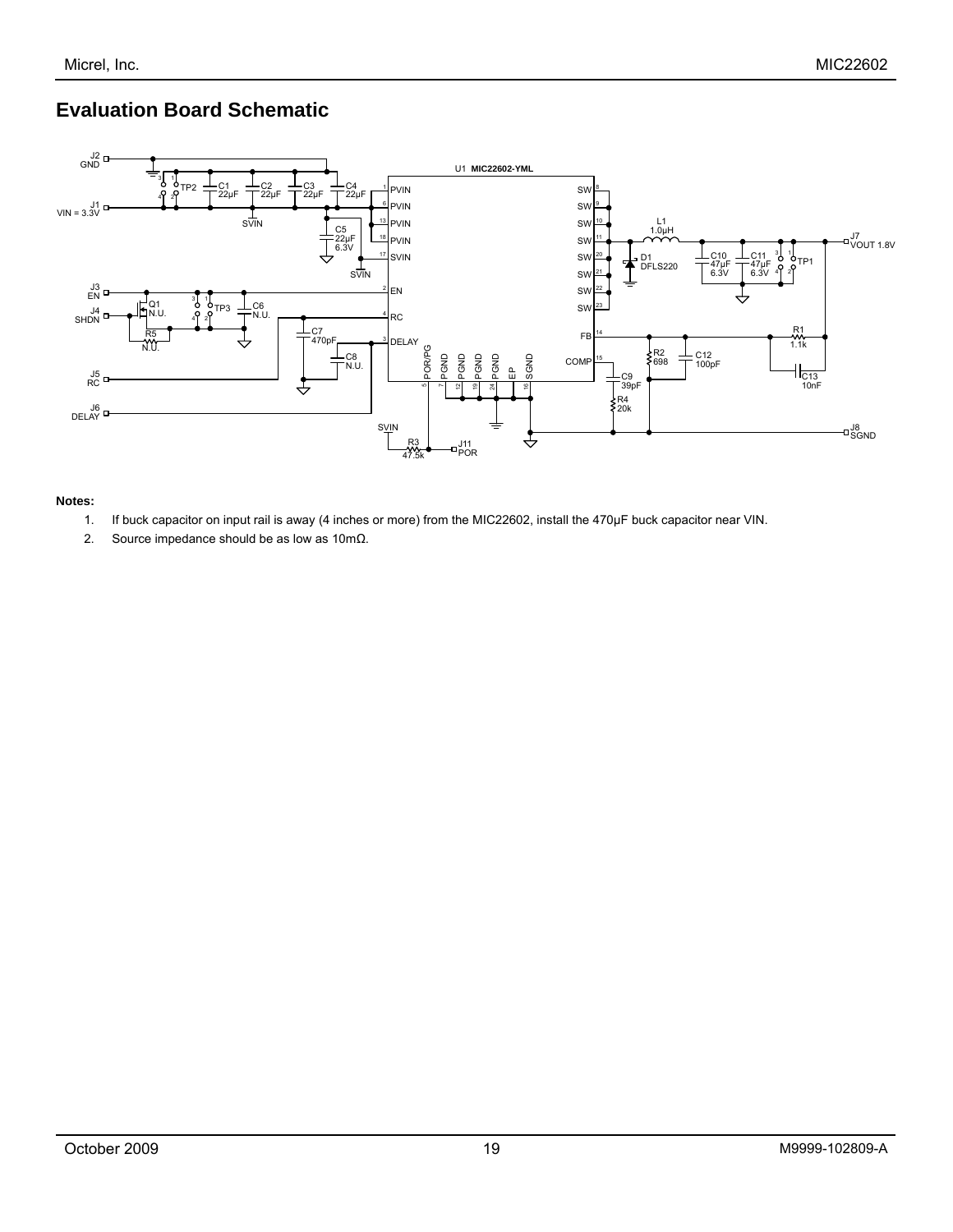## **Bill of Materials**

| Item                  | <b>Part Number</b>               | <b>Manufacturer</b>                     | <b>Description</b>                              | Qty            |  |
|-----------------------|----------------------------------|-----------------------------------------|-------------------------------------------------|----------------|--|
|                       | C2012X5R0J226M                   | $TDK^{(1)}$                             |                                                 | 5              |  |
| C1, C2, C3,<br>C4, C5 | 08056D226MAT                     | $AVX^{(2)}$                             | 22µF/6.3V, 0805, Ceramic Capacitor              |                |  |
|                       | GRM21BR60J226ME39L               | Murata <sup>(3)</sup>                   |                                                 |                |  |
| C <sub>6</sub>        | Open(VJ0603Y102KXQCW1BC)         | Vishay $(4)$                            | 1nF, 0603, Ceramic Capacitor                    |                |  |
|                       | Open(GRM188R71H102KA01D)         | Murata                                  | 1000pF/50V, X7R, 0603, Ceramic Capacitor        | 1              |  |
|                       | Open(C1608C0G1H102J)             | <b>TDK</b>                              | 1000pF/50V, COG, 0603, Ceramic Capacitor        |                |  |
| C7                    | VJ0603Y471KXACW1BC               | Vishay                                  | 470pF, 0603, Ceramic Capacitor                  | $\mathbf{1}$   |  |
|                       | C1608X7R1H471M                   | <b>TDK</b>                              |                                                 |                |  |
|                       | Open(VJ0603Y102KXQCW1BC)         | Vishay                                  | 1nF, 0603, Ceramic Capacitor,                   |                |  |
| C8                    | Open(GRM188R71H102KA01D)         | Murata                                  | 1000pF/50V, X7R, 0603, Ceramic Capacitor        | $\mathbf{1}$   |  |
|                       | Open(C1608C0G1H102J)             | <b>TDK</b>                              | 1000pF/50V, COG, 0603, Ceramic Capacitor        |                |  |
| C <sub>9</sub>        | GRM1555C1H390JZ01D               | Murata                                  | 39pF/50V, COG, 0402, Ceramic Capacitor          | 1              |  |
|                       | VJ0402A390KXQCW1BC               | BC components <sup>(5)</sup>            | 39pF/10V, 0402, Ceramic Capacitor               |                |  |
|                       | C3216X5R0J476M                   | <b>TDK</b>                              | 47µF/6.3V, X5R, 1206, Ceramic Capacitor         | $\overline{2}$ |  |
| C10, C11              | GRM31CR60J476ME19                | Murata                                  | 47µF/6.3V, X5R, 1206, Ceramic Capacitor         |                |  |
|                       | GRM31CC80G476ME19L               | Murata                                  | 47µF/4V, X6S, 1206, Ceramic Capacitor           |                |  |
| C <sub>12</sub>       | VJ0402A101KXQCW1BC               | Vishay                                  | 100pF, 0603, Ceramic Capacitor                  | $\mathbf{1}$   |  |
|                       | GRM1555C1H101JZ01D               | Murata                                  | 100pF/50V, COG, 0402, Ceramic Capacitor         |                |  |
| C <sub>13</sub>       | GRM188R71H103KA01D               | Murata                                  | 10nF, 0603, Ceramic Capacitor                   | $\mathbf{1}$   |  |
| D <sub>1</sub>        | SS <sub>2</sub> P <sub>2</sub> L | Vishay                                  | Schottky Diode, 2A, 20V                         | $\mathbf{1}$   |  |
|                       | DFLS220                          | Diodes, Inc. <sup>(6)</sup>             |                                                 |                |  |
| L1                    | SPM6530T-1R0M120                 | <b>TDK</b>                              | 1µH, 12A, size 7x6.5x3mm                        | $\mathbf{1}$   |  |
|                       | HCP0704-1R0-R                    | Coiltronics <sup><math>(7)</math></sup> | 1µH, 12A, size 6.8x6.8x4.2mm                    |                |  |
| R <sub>1</sub>        | CRCW06031101FKEYE3               | Vishay                                  | Resistor, 1.1k, 0603, 1%                        | $\mathbf{1}$   |  |
| R2                    | CRCW04026980FKEYE3               | Vishay                                  | Resistor, 698 $\Omega$ , 0603, 1%               | 1              |  |
| R <sub>3</sub>        | CRCW06034752FKEYE3               | Vishay                                  | Resistor, 47.5k, 0603, 1%                       | $\mathbf{1}$   |  |
| R4                    | CRCW04022002FKEYE3               | Vishay                                  | Resistor, 20k, 0402, 1%                         | $\mathbf{1}$   |  |
| R <sub>5</sub>        | Open(CRCW06031003FRT1)           | Vishay                                  | Resistor, 100k, 0603, 1%                        | 1              |  |
|                       | Open(2N7002E)                    | Vishay                                  |                                                 | $\mathbf{1}$   |  |
| Q <sub>1</sub>        | Open(CMDPM7002A)                 | Central<br>Semiconductor <sup>(8)</sup> | Signal MOSFET - SOT-23-6                        |                |  |
| U <sub>1</sub>        | <b>MIC22602YML</b>               | Micro <sup>(9)</sup>                    | <b>Integrated 6A Synchronous Buck Regulator</b> | 1              |  |

#### **Notes:**

- 1. TDK: www.tdk.com
- 2. AVX: www.avx.com
- 3. Murata: www.murata.com
- 4. Vishay: www.vishay.com
- 5. BC Components: www.bccomponents.com
- 6. Diodes, Inc.: www.diodes.com
- 7. Coiltronics:coiltronics.com
- 8. Central Semiconductor: www.centralsemi.com
- 9. **Micrel, Inc.: www.micrel.com**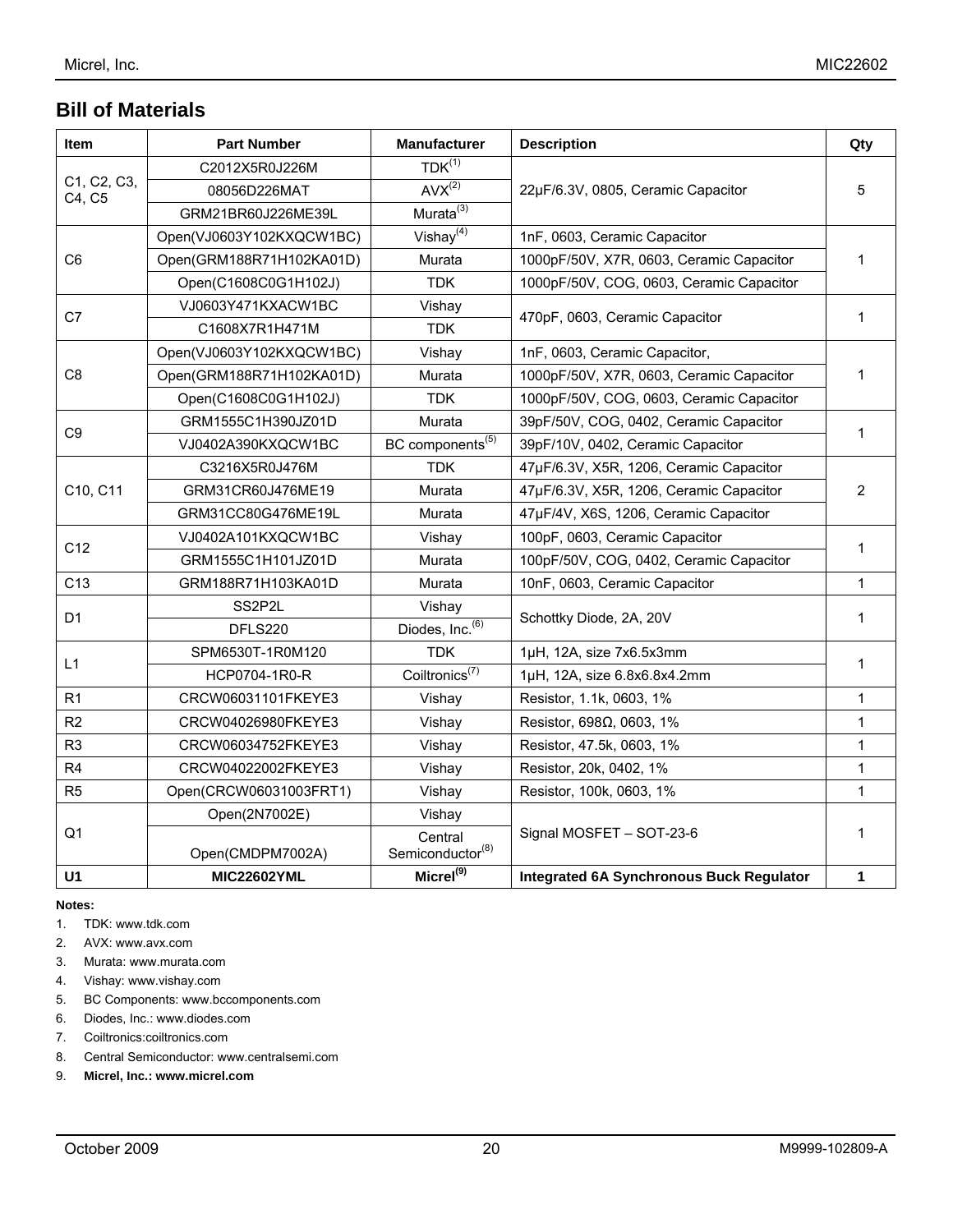## **PCB Layout Recommendations**



**Top Silk** 



**Top Layer**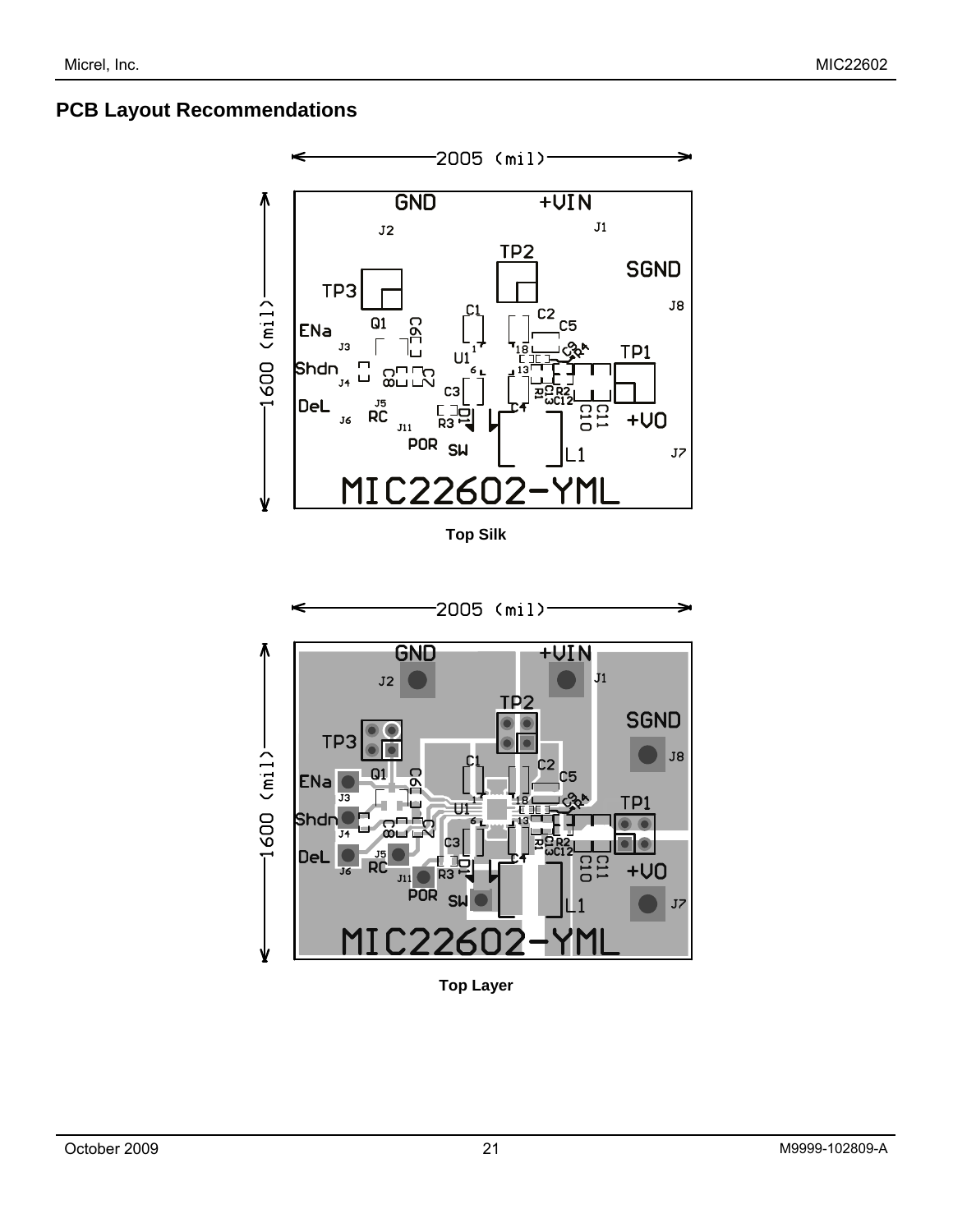

**Mid Layer 1** 



**Mid Layer 2**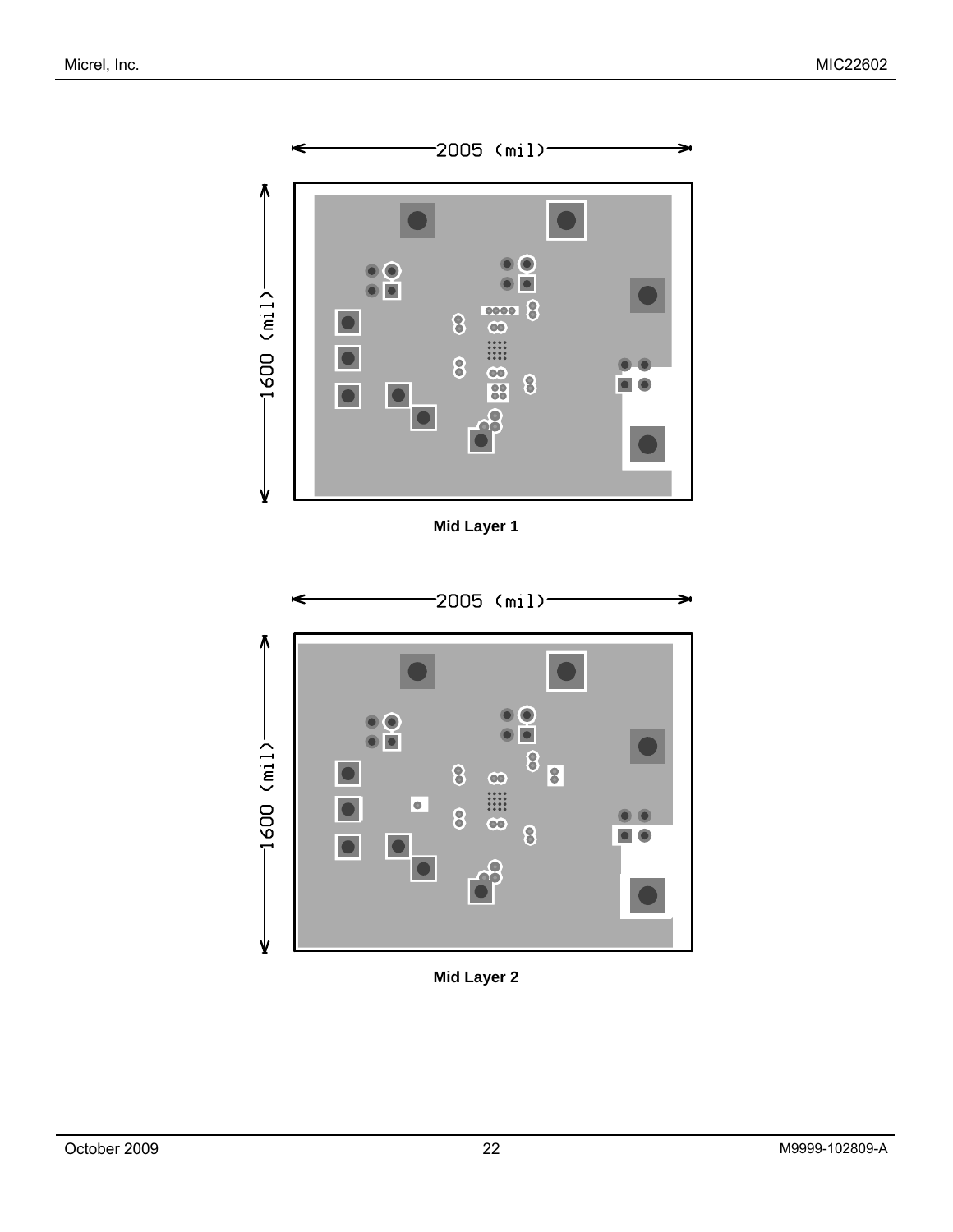

**Bottom Silk** 



**Bottom Layer**